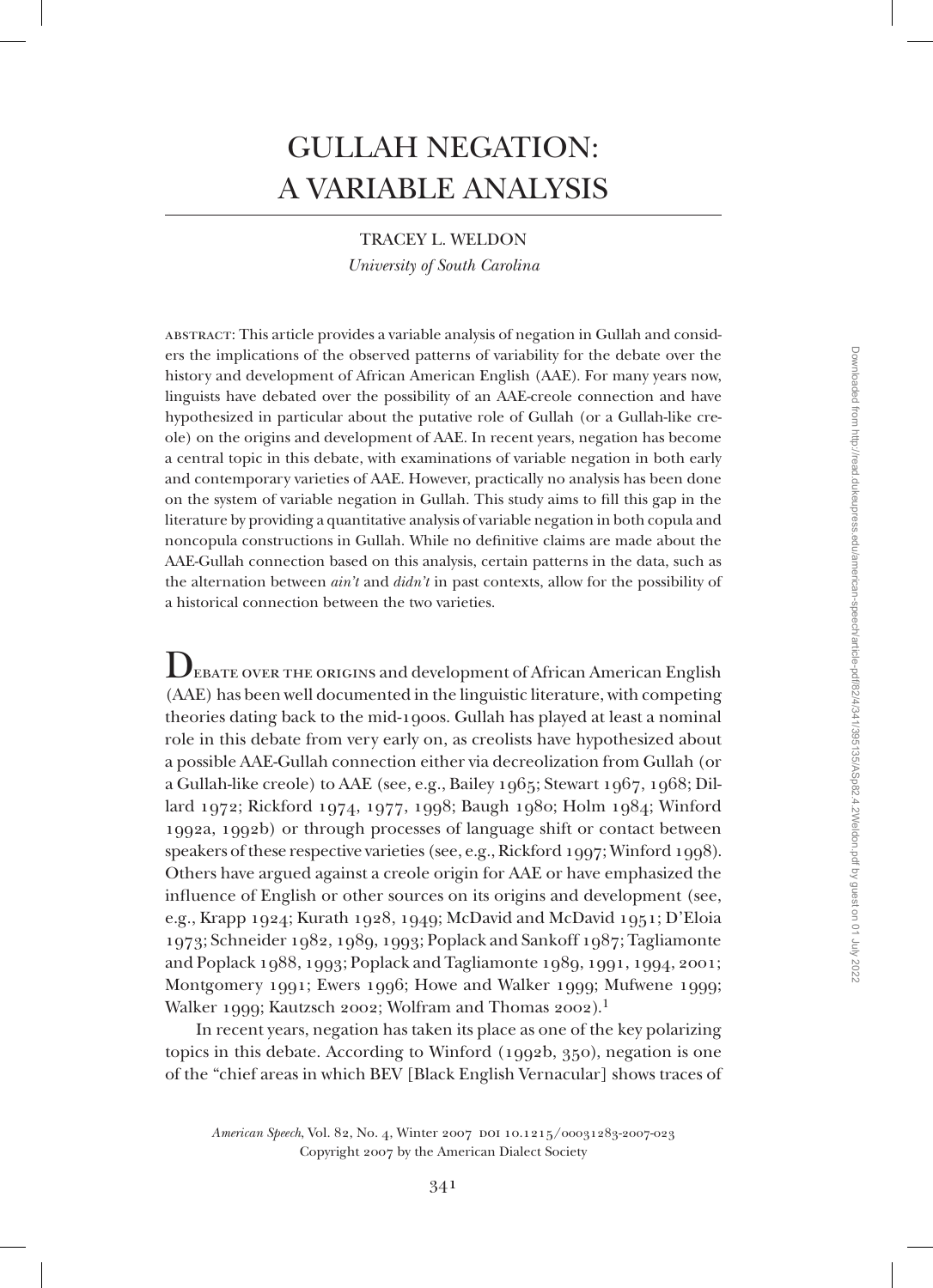its creole origin" (see also Rickford 1977; Labov 1982; Debose and Faraclas 1993; Debose 1994). By contrast, Walker (2005, 13) contends that "the negation system of Early AAE is basically that of nonstandard English" (see also Howe 1997; Howe and Walker 1999; Kautzsch 2000, 2002). Central to this debate has been the question of whether *ain't* in AAE functions as a tense/ aspect neutral monomorphemic negator, similar to those found in creole varieties, as argued by Debose (1994) and Debose and Faraclas (1993), or whether it functions as a negated auxiliary, similar to those found in white nonstandard varieties of English (WNSE). In a comprehensive examination of variable negation patterns in modern-day AAE (Weldon 1994), I argue in favor of the latter but suggest that the alternation between *ain't* and *didn't* in AAE likely represents traces of a creole origin, given that this use of *ain't* is not found productively in modern-day WNSE. However, researchers examining negation patterns in so-called "early" varieties of AAE (see, e.g., Howe 1997; Howe and Walker 1999; Kautzsch 2000, 2002; Walker 2005)<sup>2</sup> report "a virtual lack of alternation between *didn't* and *ain't*," and describe the prominence of this variable in contemporary varieties as "a recent and spectacular development" (Howe 1997, 284).

Missing from this discussion, of course, is the role that Gullah might have played in the development of such negation patterns. If creolists are right in their contention that Gullah or a Gullah-like creole influenced the early development of AAE, then a better understanding of the system of negation in Gullah is likely to provide some insight into this historical debate. However, with the exception of Mufwene (1993b), which examines the scope of negation and focus in Gullah, almost nothing is known about the system of negation in this variety. This study, therefore, provides a variable analysis of negation in Gullah and, where possible, considers the implications of these findings for the debate over the Gullah-AAE relationship.

## METHODOLOGY

Data for this study were collected in the early to mid-1990s on Johns Island and St. Helena Island and in McClellanville, South Carolina—all primarily rural, racially segregated, working-class communities. A total of 10 hours of recordings from these communities was selected for examination. These data were then supplemented by an additional 5 hours of recordings donated by the McKissick Museum at the University of South Carolina. These tapes were recorded in the mid- to late 1980s in Mount Pleasant and Awendaw—both mainland communities along the coast of South Carolina.3 St. Helena Island, located near the town of Beaufort, in Beaufort County, represents the southernmost community among those from which data were collected.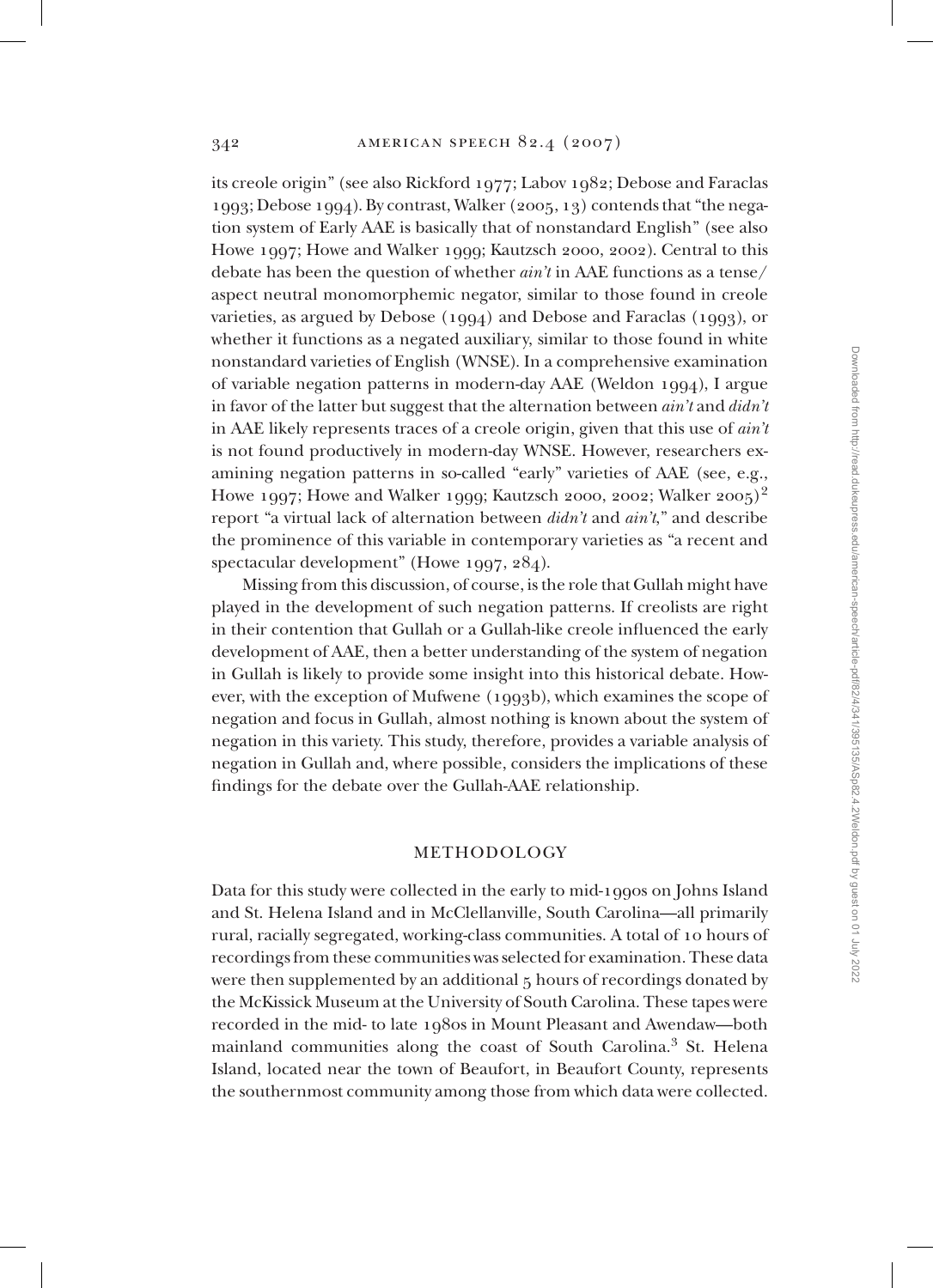|                          |      | Number of Speakers |              |                     | Number of Hours |              |
|--------------------------|------|--------------------|--------------|---------------------|-----------------|--------------|
|                          | Male | Female             | <i>Total</i> | <i>Conversation</i> | Interview       | <b>Total</b> |
| <b>Charleston County</b> |      |                    |              |                     |                 |              |
| McClellanville           | 3    | 5                  | 8            | 2.0                 | 2.5             | 4.5          |
| Johns Island             | 2    | 6                  | 8            | 3.5                 |                 | 3.5          |
| Mt. Pleasant             |      | 1                  |              |                     | 3.0             | 3.0          |
| Awendaw                  |      | 1                  | 1            |                     | 2.0             | 2.0          |
| <b>Beaufort County</b>   |      |                    |              |                     |                 |              |
| St. Helena Island        | 2    | 1                  | 3            | 1.0                 | 1.0             | 2.0          |
| <b>TOTAL</b>             | 7    | 14                 | 21           | 6.5                 | 8.5             | 15.0         |
|                          |      |                    |              |                     |                 |              |

| TABLE 1                                                                      |
|------------------------------------------------------------------------------|
| Number of Hours of Data Collected in Individual Communities by Style and Sex |

The other four communities, all located in Charleston County, extend from southernmost Johns Island, located near Charleston, to northernmost Mc-Clellanville, located near Georgetown. Table 1 shows the number of hours of data collected in each of these communities.

Of the 15 total hours analyzed, 6.5 hours consist of casual group conversations and 8.5 hours consist of interviews. The speaker group includes 21 speakers—7 male and 14 female, all over 60 years of age.4 None of the speakers in this group had obtained more than a grade-school education and some had received no formal schooling at all. While several of the speakers had lived or worked in more than one community within the coastal South Carolina region, none had spent any significant time as residents outside the area. Occupations among the female speakers included oyster factory workers, paper mill workers, basket makers, child caretakers, and housekeepers, while occupations among the male speakers included farmers, fishermen, shrimpers, and carpenters.

In the analysis to follow, I consider the effects of gender and style on observed patterns of variation. While it is possible that some amount of regional variation exists among the communities included in this study as well, the amount of data collected in each individual community (as shown in table 1) is not sufficient to justify a regional analysis. Factors such as age, education, occupation, and mobility also will not be considered in this variable analysis, given the relatively homogenous nature of the data, as described above.

## ANALYSIS

Following the model I established in Weldon (1994) for analyzing variability in negation in modern-day AAE, the analysis to follow examines variation in both copula and noncopula declarative constructions in Gullah. Unlike Wel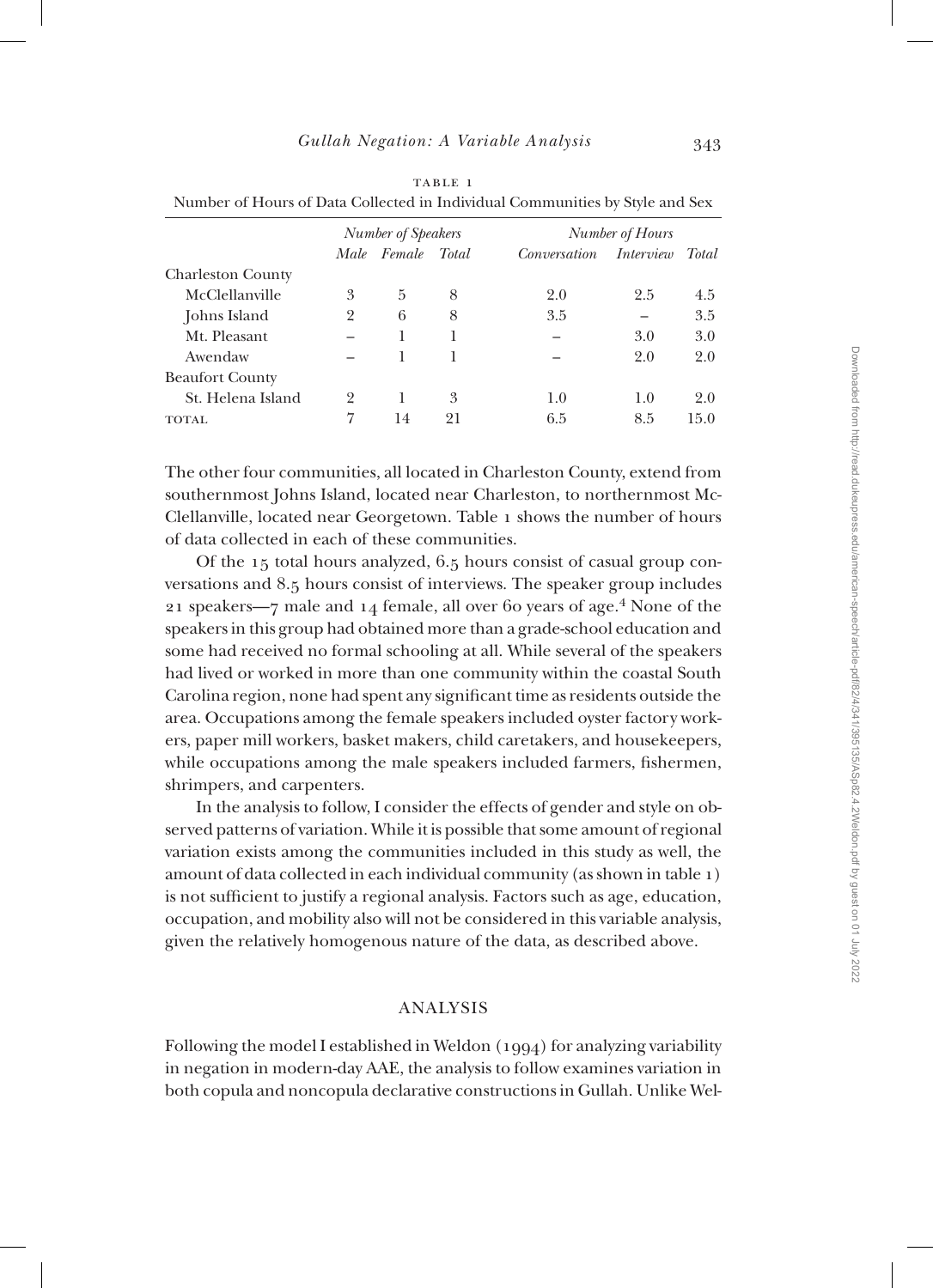don (1994), however, the analysis of the Gullah data is based strictly on the straight frequencies of variants, given that the overall number of tokens for most of the observed variables is too low to warrant a VARBRUL analysis.

Where relevant, comparisons are made between patterns found in the Gullah data and those observed in modern-day AAE, as reported in Weldon (1994), with the goal of determining how Gullah might help to inform the debate over the origins and development of AAE. There are, of course, limits to how much can be made of such comparisons given that the AAE data examined in Weldon (1994) come from primarily young to middle-aged, Midwestern speakers in a relatively urban setting, while the Gullah data examined here come from older, Southern, rural speakers, as described above. The primary goal of this article, however, is to provide a comprehensive analysis of the system of variable negation in Gullah, since no such description currently exists. The results of this analysis can perhaps then be used in subsequent studies to conduct more rigorous comparative analyses that might contribute more directly to the creole origins debate.<sup>5</sup>

copula constructions.6 *Present Time Reference.* Among negative copula constructions with present time reference (abbreviated NEG Cop Pres), there are seven variants, listed in table 2 in order of decreasing frequency, with sample sentences provided in  $(1)-(7)$ .

- 1. I AIN'T so good on them lie [storytelling] now.
- 2. She's not a—he's not a her.
- 3. You not supposed to justify it.
- 4. I'm not a farmer.
- 5. Those people is not doing nothing.
- 6. You're not a Christian yet.
- 7. You DON'T 'posed to tell him.

The most common variant in these data is *ain't*, which occurs with 75% frequency. All of the remaining variants are marginal, occurring with  $\varphi\%$ frequency or less. Note that *don't* occurs only once in these data, in the environment of the predicate *(sup)posed to*, where it varies with *not* (see examples 3 and 7 above). This variation has been observed in AAE as well, where *don't*, *not,* and *ain't* all vary in the environment of *supposed to* (see Weldon 1994). It is not clear at this point, however, whether *don't* extends to other copula environments in Gullah as well or whether it is restricted to *(sup)posed to.* Such a lexical restriction, if it exists, would seem to necessitate separating *don't* from the NEG Cop Pres variable and treating *don't* and *not* as separate variables. However, until this variation can be examined further, I will continue to count *don't* among the NEG Cop Pres variants, as shown in table 2.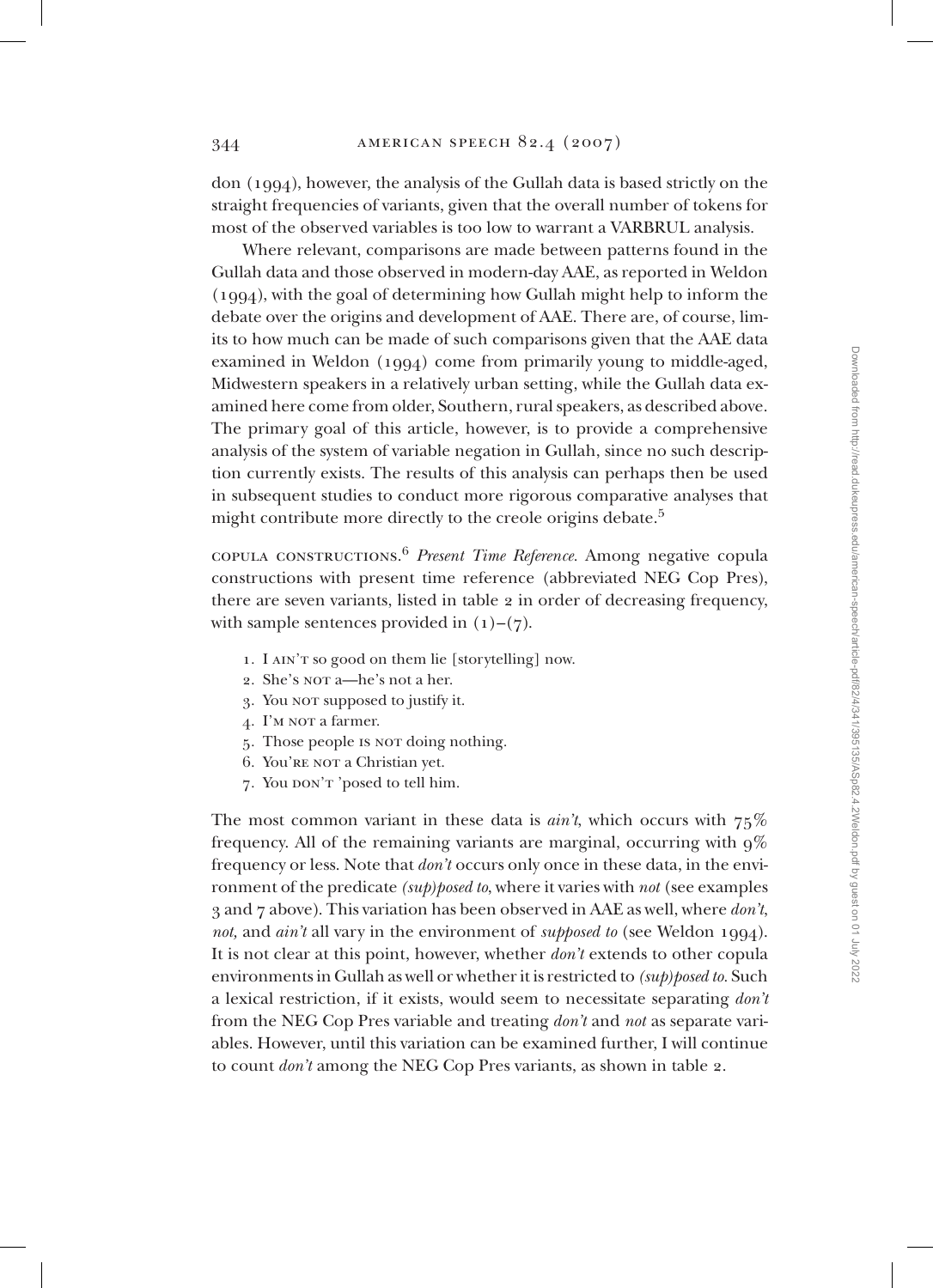Table 2 also lists the distributions of the present copula variants in relation to four linguistic factor groups and two social factor groups tested for their potential influence on the distribution of the variants. The relative frequencies listed in table 2 provide some insight into the system at work. Note, first of all, that English rules of subject-verb concord are less well-established in plural/second-person-singular environments (which allow for variation among *ain't*, *-'re not*, *is not*, *not*, and *don't*) than in first-person-singular and third-person-singular environments. In fact, plural/second-person-singular forms are not well established in the data at all. The *-'re not* variant occurs only once, and there are no tokens of full *are not*. Full forms are, in fact,

|                            |          | ain't       |                  | $\sin nt$       |                | not        |                | 'm not  | <i>is</i> not | 're not  | don't    | Total          |
|----------------------------|----------|-------------|------------------|-----------------|----------------|------------|----------------|---------|---------------|----------|----------|----------------|
| <b>TOTAL</b>               | 95       | (75%)       |                  | $11(9\%)11$     |                | $(9\%)$    | $\overline{7}$ | (6%)    | $1(1\%)$      | $1(1\%)$ | $1(1\%)$ | 127            |
| Preceding Phon. Env.       |          |             |                  |                 |                |            |                |         |               |          |          |                |
| vowel                      | 68       | $(70\%)$    |                  | 11 $(11\%)$     | 9              | $(9\%)$    | 7              | (7%)    | $0(0\%)$      | $1(1\%)$ | $1(1\%)$ | 97             |
| consonant                  | 23       | $(88\%)$    | $\overline{0}$   | $(0\%)$         | $\overline{2}$ | $(8\%)$    | $\theta$       | $(0\%)$ | 1(4%)         | $0(0\%)$ | $0(0\%)$ | 26             |
| pause <sup>a</sup>         |          | 4 $(100\%)$ | $\overline{0}$   | $(0\%)$         | $\theta$       | $(0\%)$    | $\theta$       | $(0\%)$ | $0(0\%)$      | $0(0\%)$ | $0(0\%)$ | $\overline{4}$ |
| Subject Type               |          |             |                  |                 |                |            |                |         |               |          |          |                |
| personal pron.             | 69       | (77%)       |                  | 3(3%)           | 9              | $(10\%)$   | 7              | $(8\%)$ | $0(0\%)$      | $1(1\%)$ | $1(1\%)$ | 90             |
| it/that/what               | 7        | (47%)       |                  | 8(53%)          | $\theta$       | $(0\%)$    | $\theta$       | $(0\%)$ | $0(0\%)$      | $0(0\%)$ | $0(0\%)$ | 15             |
| other pronoun              | $\theta$ | $(0\%)$     | $\overline{0}$   | $(0\%)$         |                | $1(100\%)$ | $\theta$       | $(0\%)$ | $0(0\%)$      | $0(0\%)$ | $0(0\%)$ | -1             |
| noun phrase                | 13       | (87%)       | $\theta$         | $(0\%)$         | 1              | (7%)       | $\theta$       | $(0\%)$ | 1(7%)         | $0(0\%)$ | $0(0\%)$ | 15             |
| zero subject <sup>a</sup>  |          | 6 $(100\%)$ | $\overline{0}$   | $(0\%)$         | $\theta$       | $(0\%)$    | $\theta$       | $(0\%)$ | $0(0\%)$      | $0(0\%)$ | $0(0\%)$ | 6              |
| Person-Number <sup>b</sup> |          |             |                  |                 |                |            |                |         |               |          |          |                |
| 1st singular               | 31       | (78%)       |                  | $0(0\%)$        | $\overline{2}$ | (5%)       |                | 7(18%)  | $0(0\%)$      | $0(0\%)$ | $0(0\%)$ | 40             |
| $_{\rm plur.}/2$ nd sing.  | 33       | $(80\%)$    | $\boldsymbol{0}$ | $(0\%)$         | 5              | $(12\%)$   | $\theta$       | $(0\%)$ | $1(2\%)$      | $1(2\%)$ | $1(2\%)$ | 41             |
| 3rd singular               | 25       | (63%)       |                  | 11 $(28%)$      | $\overline{4}$ | $(10\%)$   | $\theta$       | $(0\%)$ | $0(0\%)$      | $0(0\%)$ | $0(0\%)$ | 40             |
| Following Gram. Env.       |          |             |                  |                 |                |            |                |         |               |          |          |                |
| NP                         | 14       | (64%)       |                  | $3(14\%)$       | 3              | $(14\%)$   | 1              | (5%)    | $0(0\%)$      | 1(5%)    | $0(0\%)$ | 22             |
| AdjP                       | 25       | $(69\%)$    |                  | 6(17%)          | 3              | $(8\%)$    | -1             | (3%)    | $0(0\%)$      | $0(0\%)$ | 1(3%)    | 36             |
| Loc                        | 5        | $(56\%)$    |                  | 2(22%)          | $\overline{2}$ | (22%)      | $\theta$       | $(0\%)$ | $0(0\%)$      | $0(0\%)$ | $0(0\%)$ | 9              |
| $V$ -ing                   | 22       | (79%)       |                  | $0 \quad (0\%)$ | 3              | $(11\%)$   | $\overline{2}$ | (7%)    | 1(4%)         | $0(0\%)$ | $0(0\%)$ | 28             |
| gonna                      | 6        | (75%)       | $\overline{0}$   | $(0\%)$         | $\theta$       | $(0\%)$    |                | 2(25%)  | $0(0\%)$      | $0(0\%)$ | $0(0\%)$ | 8              |
| gon                        | 23       | $(96\%)$    | $\theta$         | $(0\%)$         | $\theta$       | $(0\%)$    | $\mathbf{1}$   | (4%)    | $0(0\%)$      | $0(0\%)$ | $0(0\%)$ | 24             |
| Gender                     |          |             |                  |                 |                |            |                |         |               |          |          |                |
| male                       | 24       | $(80\%)$    |                  | $3(10\%)$ 0     |                | $(0\%)$ 2  |                | (7%)    | $0(0\%)$      | $0(0\%)$ | 1(3%)    | 30             |
| female                     | 71       | (73%)       |                  | 8 (8%) 11       |                | $(11\%)$   | 5              | (5%)    | $1(1\%)$      | $1(1\%)$ | $0(0\%)$ | 97             |
| Style                      |          |             |                  |                 |                |            |                |         |               |          |          |                |
| conversation               | 68       | (74%)       |                  | $9(10\%)$       | 9              | $(10\%)$   | 5              | (5%)    | $1(1\%)$      | $0(0\%)$ | $0(0\%)$ | 92             |
| interview                  | 27       | (77%)       |                  | $2(6\%)$        | $\overline{2}$ | (6%)       | $\overline{2}$ | $(6\%)$ | $0(0\%)$      | 1(3%)    | 1(3%)    | 35             |

TABLE 2 Straight Frequencies of Negative Present Copula Variants

a. The total number of tokens for preceding pause and zero subject may not always match since variants occurring without any overt subject are not always sentence-initial (e.g., *But Ø ain't closed for her*).

b. Note that there are a total of 127 tokens in each factor group with the exception of the personnumber group, which includes only 121 tokens. This discrepancy is a result of the fact that 6 tokens occur with zero subjects, which are not marked for person-number.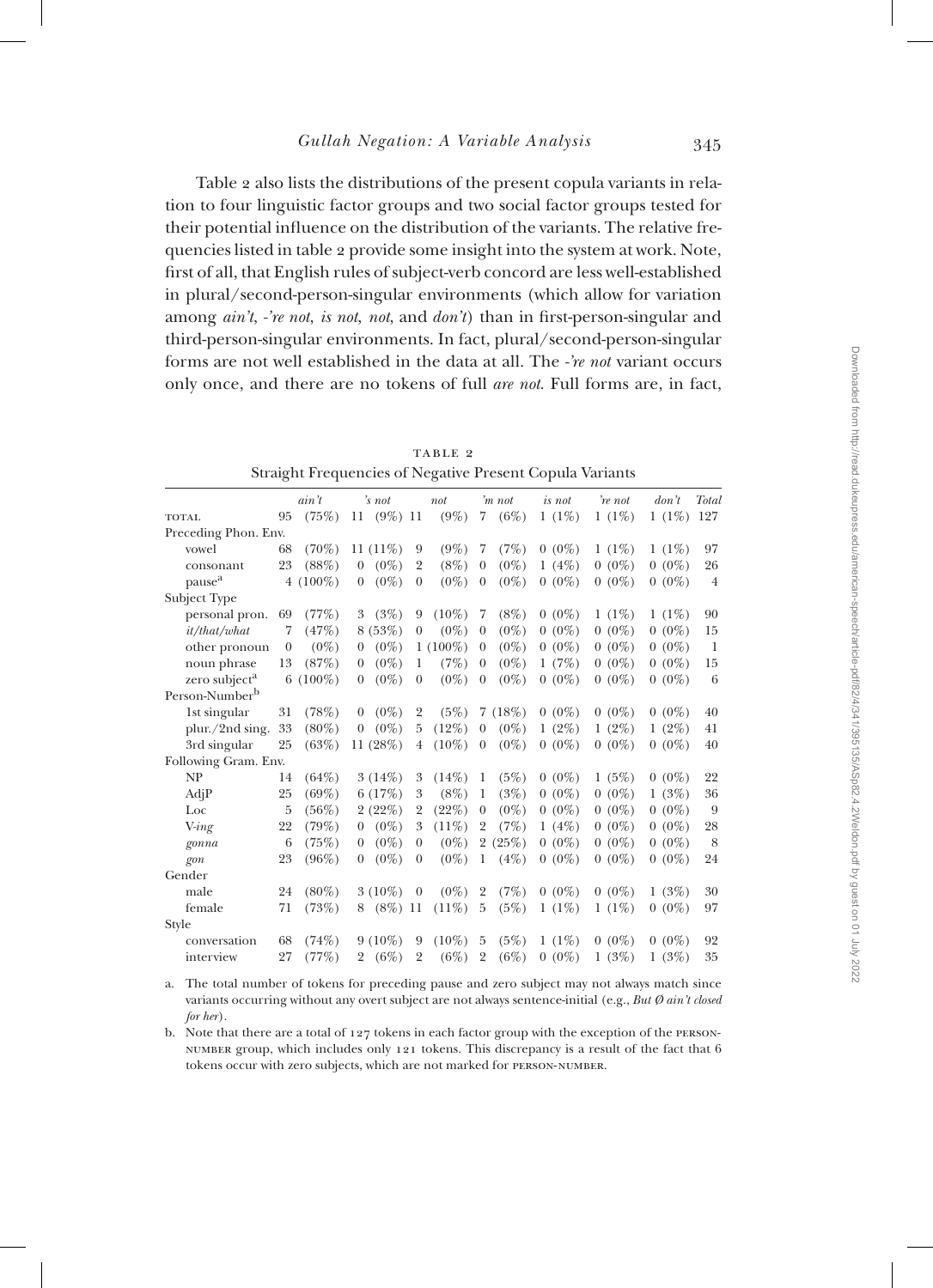quite rare in these data. Note that the single token of *is not* in sentence (5) represents the only full copula form in these data.

The primary variant in these data is, of course, *ain't*, which has the widest distributional range in the data. Note that *ain't* occurs in every environment examined with the exception of OTHER PRONOUN subjects. This exception, however, is likely due to the fact that there is only one OTHER PRONOUN subject in the data. Even in the environment of *it/that/what* subjects, which favor *-'s not* tokens with 53% frequency, *ain't* exhibits a fairly high frequency at  $47\%$ .<sup>7</sup> And with all of the remaining factors, *ain't* is the most frequent variant. The lack of full copula forms and the preference for *ain't* in these data serve as indications that present negative forms of the English copula are not well established in the Gullah data. The significance of these findings will be discussed in more detail later in the paper.

*Past Copula Constructions.* Among past copula constructions (abbreviated NEG Cop Past), there are six variants, listed in table 3, again in order of decreasing frequency. As the figures in table 3 illustrate, the most frequent

|                            |                | wasn't      |                | $d$ <i>i</i> $dn't$ |                | ain't been  |                  | ain't       |                  | didn't been ain't duh Total |          |                |
|----------------------------|----------------|-------------|----------------|---------------------|----------------|-------------|------------------|-------------|------------------|-----------------------------|----------|----------------|
| <b>TOTAL</b>               | 27             | $(49\%)$    |                | 14 (25%)            | 7              | (13%)       | $\overline{4}$   | (7%)        | $\overline{2}$   | (4%)                        | $1(2\%)$ | 55             |
| Subject Type               |                |             |                |                     |                |             |                  |             |                  |                             |          |                |
| personal pron.             | 9              | $(30\%)$    |                | 11(37%)             | 4              | (13%)       | 3                | $(10\%)$    | $\overline{2}$   | (7%)                        | $1(3\%)$ | 30             |
| other pronoun              |                | $10(100\%)$ | $\overline{0}$ | $(0\%)$             | $\theta$       | $(0\%)$     | $\theta$         | $(0\%)$     | $\theta$         | $(0\%)$                     | $0(0\%)$ | 10             |
| noun phrase                | $\overline{2}$ | $(50\%)$    |                | 2 $(50\%)$          | $\theta$       | $(0\%)$     | $\theta$         | $(0\%)$     | $\theta$         | $(0\%)$                     | $0(0\%)$ | $\overline{4}$ |
| zero subject               | 6              | $(55\%)$    | 1              | $(9\%)$             | 3              | (27%)       | 1                | $(9\%)$     | $\theta$         | $(0\%)$                     | $0(0\%)$ | 11             |
| Person-Number <sup>a</sup> |                |             |                |                     |                |             |                  |             |                  |                             |          |                |
| 1st singular               | $\theta$       | $(0\%)$     |                | $7(50\%)$           | 3              | $(21\%)$    | 1                | (7%)        |                  | 2 $(14%)$                   | 1(7%)    | 14             |
| plur./2nd sing.            | 5              | $(45\%)$    |                | 3(27%)              | 1              | $(9\%)$     | $\overline{2}$   | (18%)       | $\theta$         | $(0\%)$                     | $0(0\%)$ | 11             |
| 3rd singular               | 16             | $(84\%)$    |                | 3 $(16\%)$          | $\theta$       | $(0\%)$     | $\boldsymbol{0}$ | $(0\%)$     | $\boldsymbol{0}$ | $(0\%)$                     | $0(0\%)$ | 19             |
| Following Gram. Env.       |                |             |                |                     |                |             |                  |             |                  |                             |          |                |
| NP                         | 10             | $(91\%)$    | $\Omega$       | $(0\%)$             | 1              | $(9\%)$     | $\theta$         | $(0\%)$     | $\theta$         | $(0\%)$                     | $0(0\%)$ | 11             |
| AdjP                       | 11             | (37%)       | 14             | (47%)               | $\overline{2}$ | (7%)        | $\overline{2}$   | (7%)        | $\theta$         | $(0\%)$                     | $1(3\%)$ | 30             |
| Loc                        | $\overline{2}$ | $(50\%)$    | $\theta$       | $(0\%)$             | $\theta$       | $(0\%)$     | $\theta$         | $(0\%)$     | $\overline{2}$   | $(50\%)$                    | $0(0\%)$ | $\overline{4}$ |
| V-ing                      | $\overline{4}$ | (67%)       | $\theta$       | $(0\%)$             | $\overline{2}$ | (33%)       | $\theta$         | $(0\%)$     | $\theta$         | $(0\%)$                     | $0(0\%)$ | 6              |
| $a+\rm V_{bse}$            | $\theta$       | $(0\%)$     | $\theta$       | $(0\%)$             |                | 2 $(100\%)$ | $\theta$         | $(0\%)$     | $\theta$         | $(0\%)$                     | $0(0\%)$ | $\overline{2}$ |
| $\text{gon}^{\mathrm{b}}$  | $\theta$       | $(0\%)$     | $\Omega$       | $(0\%)$             | $\theta$       | $(0\%)$     |                  | 2 $(100\%)$ | $\theta$         | $(0\%)$                     | $0(0\%)$ | $\overline{2}$ |
| Gender                     |                |             |                |                     |                |             |                  |             |                  |                             |          |                |
| male                       | 16             | $(64\%)$    |                | 6 $(24%)$           | $\overline{2}$ | $(8\%)$     | 1                | (4%)        | $\theta$         | $(0\%)$                     | $0(0\%)$ | 25             |
| female                     | 11             | (37%)       |                | 8(27%)              | 5              | (17%)       | 3                | $(10\%)$    | $\overline{2}$   | (7%)                        | $1(3\%)$ | 30             |
| Style                      |                |             |                |                     |                |             |                  |             |                  |                             |          |                |
| conversation               | 12             | $(39\%)$    |                | 8(26%)              | 6              | $(19\%)$    | $\overline{4}$   | (13%)       | $\theta$         | $(0\%)$                     | $1(3\%)$ | 31             |
| interview                  | 15             | (63%)       |                | 6 $(25%)$           | 1              | (4%)        | $\boldsymbol{0}$ | $(0\%)$     | $\overline{2}$   | $(8\%)$                     | $0(0\%)$ | 24             |

TABLE 3 Straight Frequencies of Negative Past Copula Variants

a. Note that the numbers in the person-number group add up to only 44 tokens because 11 tokens occur with zero subject, which are not coded for person-number.

b. There are no *gonna* predicates in these data.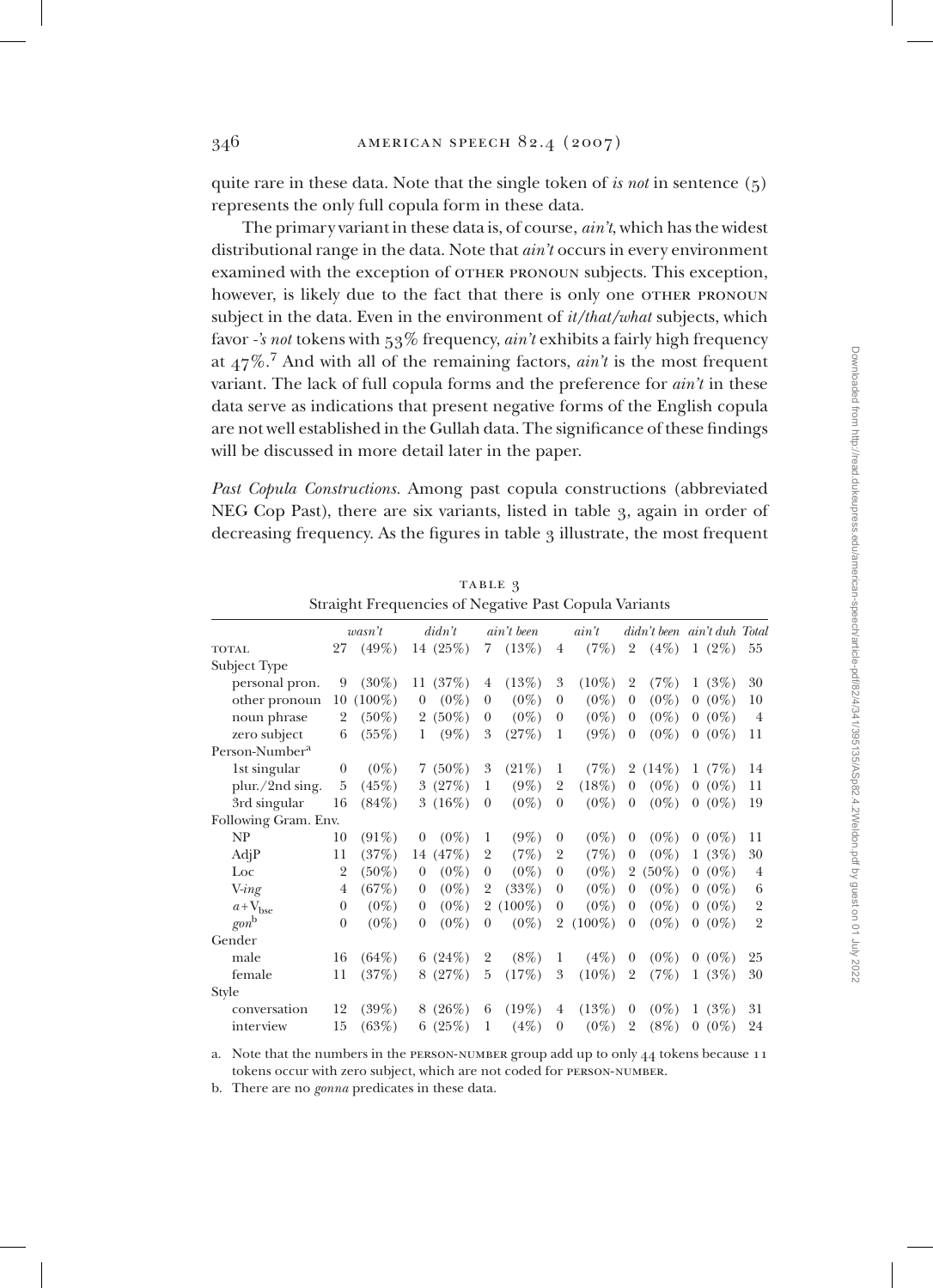variant in these data is *wasn't*, which occurs with 49% frequency. There are no tokens of *weren't*. Examinations of affirmative past copula constructions in creole varieties have identified this lack of person-number inflection as a characteristic feature of intermediate creoles (see, e.g., Bickerton 1973; Rickford 1987; Winford 1992a). The AAE data examined in Weldon (1994) also show little evidence of person-number inflection, with only one token of *weren't* found in the data. However, in the AAE data set, *wasn't* is nearly categorical. Clearly the Gullah data exhibit much more variability.

The second most frequent variant in NEG Cop Past environments is *didn't*, which occurs with  $25\%$  frequency and is found exclusively in the environment of "adjectival" predicates, as illustrated by sentences  $(8)$ – $(13)$ .

- 8. She DIDN'T able fuh take care the child.
- q. I didn't born yet.
- 10. I DIDN'T married in the church.
- 11. I DIDN'T brought up through—at that time.
- 12. It DIDN'T quite this large.
- 13. DIDN'T quite this big.

As in many intermediate Caribbean English Creole (CEC) systems, the predicates in these sentences function like verbs in combining with a *do*-support auxiliary. However, in the Gullah data, these predicates also combine with non-*do*-support auxiliaries, as illustrated in  $(14)$ – $(16)$ .<sup>8</sup>

- 14. We wasn't married at that time.
- 15. We ain't married at that time.
- 16. Ain't been sweet at all.

The variant *ain't* occurs with 7% frequency in these data. Past time reference is specified by the context, as illustrated in  $(17)$  and  $(18)$ .

- 17. Back then, you ain't used to no pretty skirts.
- 18. We AIN'T married at that time.

Sentences involving the past marker *been* are negated by either *ain't* (as in *ain't been*), which occurs with 13% frequency, or *didn't* (as in *didn't been*), which occurs with 4% frequency. These are illustrated in (19) and (20).

- 19. In them days, AIN'T BEEN no kind of tractor.
- 20. I DIDN'T BEEN home, so I happen to miss him.

Finally, there is one token of *ain't* which combines with the form *duh* in an adjectival environment, as shown in (21).

21. He said "jump in." I jump in. I ain't duh scared. I jump in.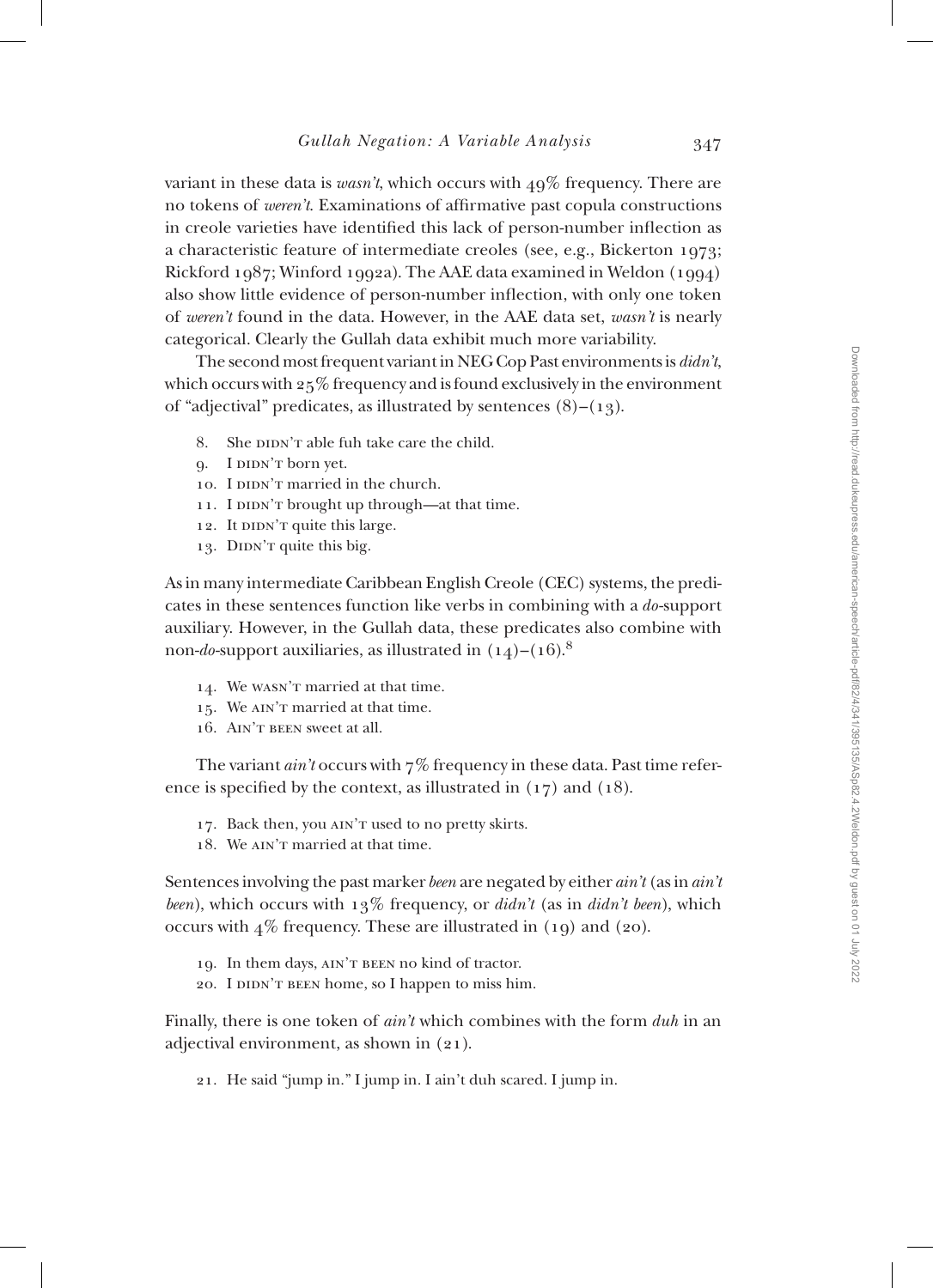Because this construction is so marginal in the data, no attempt is made to interpret its function at this time.<sup>9</sup>

Table 3 also lists the frequencies of these variants in relation to five independent factor groups, tested for their potential influence on the observed variation. While *wasn't* is clearly the preferred variant in NEG Cop Past environments, as noted above, the creole-like variants that appear to be most resistant to incorporation of *wasn't* in these data are *didn't* in adjectival environments and *ain't been*, which is categorical in the environment of base form (i.e., noninflected) verbs preceded by the imperfective marker *a* (abbreviated in table 3 as  $a + V_{\text{bse}}$ ). The variant  $\sin^2 t$  seems to serve an intermediate function in these data, negating zero copula constructions, particularly in those environments that would require *weren't* in standard English.

noncopula constructions. *Present* do*-Support Constructions.*10 Present *do*support constructions (abbreviated NEG Pres) exhibit a fairly complex system of variation that depends significantly on the person-number of the subject and the stativity of the predicate. Given the varying behavior of negative forms in relation to these constraints, three variable environments and two categorical environments are identified in the Gullah data. This pattern, of course, differs significantly from the variation found in AAE (as reported in Weldon 1994), in which *don't* and *doesn't* vary only in the environment of third-person singular subjects.

For easy reference, the three variables identified in the Gullah data are arbitrarily assigned numbers  $1-\gamma$ . They are presented in bold print in table 4, with categorical environments presented in nonbold print. In the environment of nonstative predicates, the variable NEG Pres 1 involves variation between *don't* and *doesn't* with third-person singular subjects. In this environment, there are four tokens of *don't* and one token of *doesn't*, suggesting that English rules of subject-verb concord are not prevalent in this environment. The NEG Pres 1 constructions are listed in numbers  $(22)$ – $(26)$ .

- 22. He DON'T make no mistake.
- 23. She DON'T never tell e age.
- 24. That DON'T happen, no, no.
- 25. He DON'T come when we want him.
- 26. 'Cause we-cause he DOESN'T watch the same thing.

With all other subjects, *don't* is categorical in the environment of nonstative predicates, as illustrated by sentences  $(27)$ – $(33)$ .

- 27. When I pon't read I am worried.
- 28. You DON't go into shallow water with that.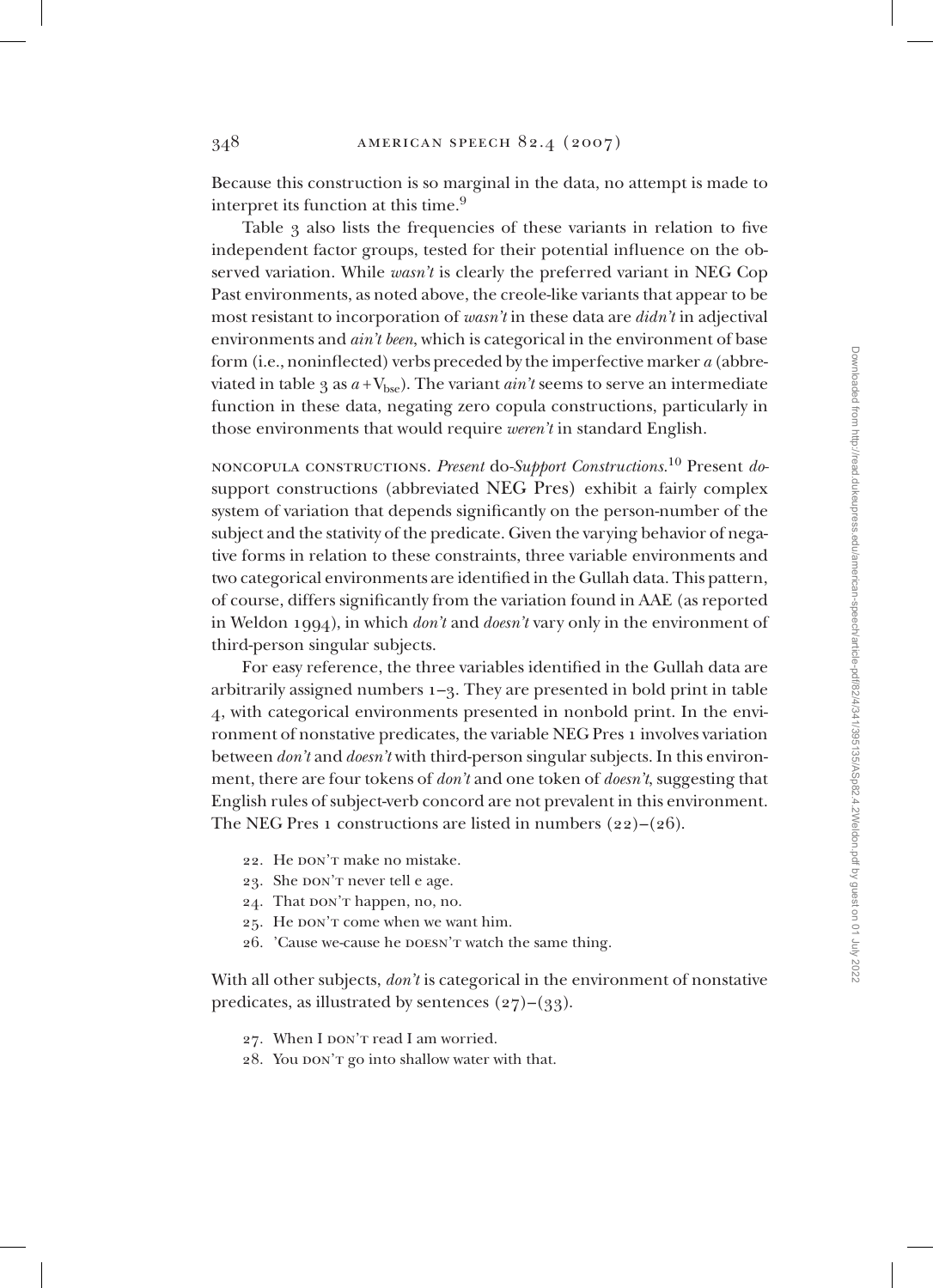| $\cdot$                                     |              |                |              |  |
|---------------------------------------------|--------------|----------------|--------------|--|
| Environment                                 | NEG Forms    |                |              |  |
| <b>Nonstative Predicates</b>                |              |                |              |  |
| with 3rd-person sing. subjects (NEG Pres 1) | don't        | 4              | $(80\%)$     |  |
|                                             | does n't     | 1              | $(20\%)$     |  |
|                                             | <b>TOTAL</b> | 5              |              |  |
| with non-3rd-person sing. subjects          | don't        |                | 47 $(100\%)$ |  |
| <b>Stative Predicates</b>                   |              |                |              |  |
| with plural subjects                        | don't        | 13             | $(100\%)$    |  |
| with 3rd-person sing. subjects (NEG Pres 2) | don't        | 14             | $(64\%)$     |  |
|                                             | ain't        | 6              | (27%)        |  |
|                                             | does n't     | $\overline{2}$ | $(9\%)$      |  |
|                                             | <b>TOTAL</b> | 22             |              |  |
| with non-3rd-person sing./nonplural         |              |                |              |  |
| subjects (NEG Pres 3)                       | don't        | 125            | (87%)        |  |
|                                             | ain't        | 19             | (13%)        |  |
|                                             | <b>TOTAL</b> | 144            |              |  |
|                                             |              |                |              |  |

TABLE 4 Present Negative *do*-Support Constructions

29. Ø  $\emptyset$  DON'T tell de age.

- 30. We pon't plant that.
- 31. And if y'all pon't take the privilege of this, it nobody fault but y'all.
- 32. They pon't bother 'em when the rice done hard.
- 33. The 'matoes pon't hit the ground no more.

It is significant to note that *ain't* never occurs in the environment of nonstative predicates here, since such a combination yields a past time interpretation in Gullah. These constructions will be discussed in more detail later in the paper (see also Mufwene 1993b).

With stative predicates, the form *don't* is categorical with plural subjects, as illustrated in  $(34)-(36)$ .

- 34. We pon't wanna be longer time.
- 35. Yall don't have to worry 'bout this storm.
- 36. They pon't know how to treat children.

It is not clear, at this stage, whether *ain't* is absent from this environment due to some significant constraint or whether it represents a simple coincidence of the data.

With third-person singular subjects, in the environment of stative predicates, there is variation between *don't*, *ain't*, and *doesn't*. Examples of these NEG Pres 2 variants are provided in sentences  $(37)-(39)$ .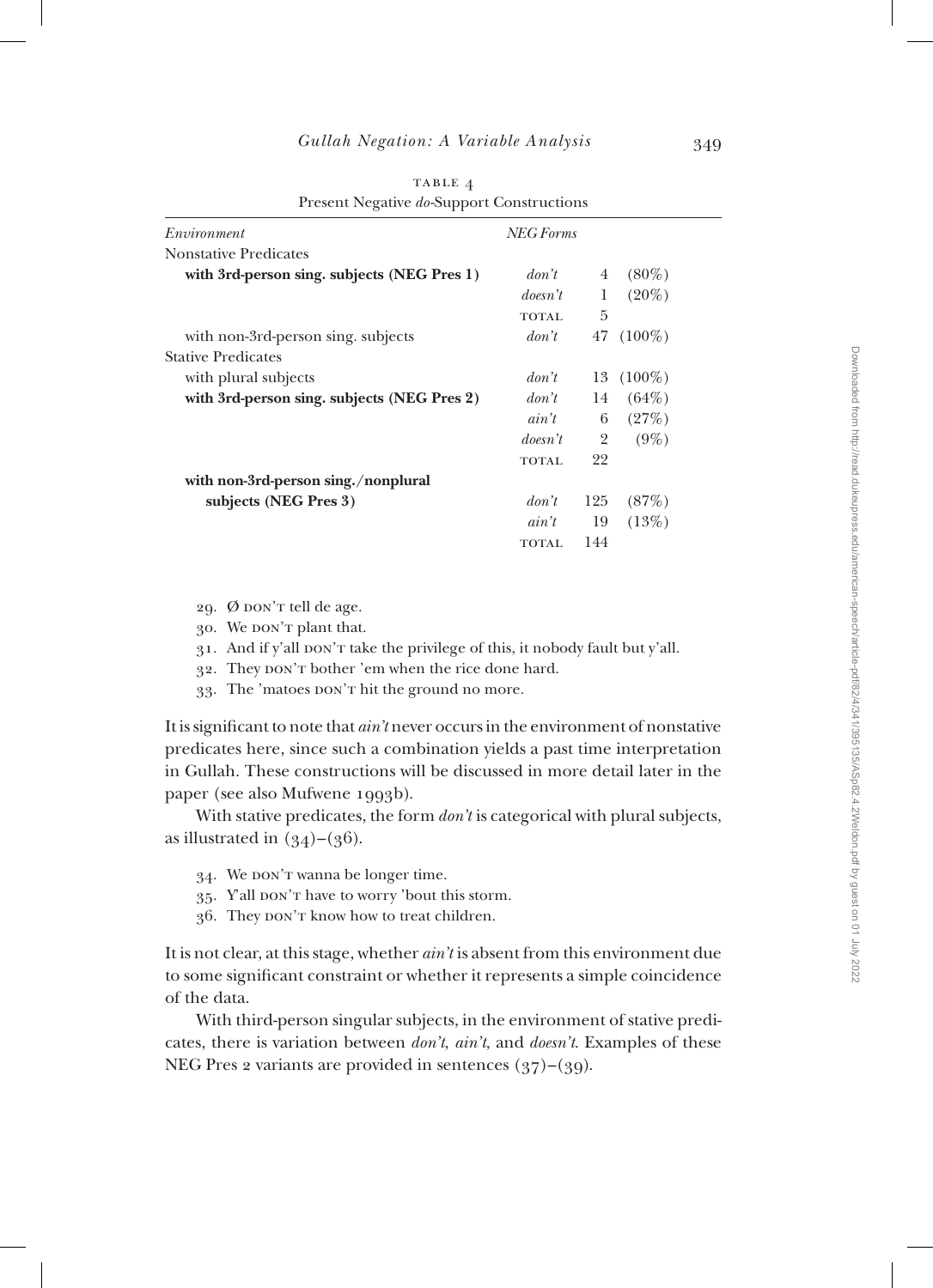- 37. Then God don't owe you nothing.
- 38. Yeah, she AIN'T wanna talk this evening. That's what it is.
- 39. He DOESN'T care about being your foreman neither.

Table 5 shows the distribution of these variants across five factor groups. Perhaps the most interesting pattern in this table involves the form *ain't*, which shows categorical behavior for every factor group examined. Note that *ain't* occurs only in nonmultiple negative constructions, with pronominal subjects, and preceding vowel environments. It is used only by female speakers and in conversational settings. Some, and perhaps all, of these patterns may be a reflection of the fact that there are only 6 tokens of *ain't* in these data. Still, the categorical behavior seems striking and worthy of further investigation at a later time.

The style pattern is relatively unsurprising in the sense that *ain't* (as the least standard variant of the three) is correlated with conversation styles only. This would be predicted by the "attention-to-speech" model, in which speakers produce their most casual (i.e., vernacular) styles of speaking in settings in which they are paying the least amount of attention to their speech (Labov 1972b). However, this observation is complicated by the fact that *doesn't*, as the most standard variant in this context, also occurs exclusively in conversational settings. Still, the relatively low number of tokens for this

| with Third-Person Singular Subjects in Stative Predicate Environments |                  |           |                |             |                |            |                |
|-----------------------------------------------------------------------|------------------|-----------|----------------|-------------|----------------|------------|----------------|
|                                                                       | ain't            |           | don't          |             |                | does n't   | <b>Total</b>   |
| <b>TOTAL</b>                                                          | 6                | (27%)     |                | 14 $(64\%)$ | $\overline{2}$ | $(9\%)$    | 22             |
| Negation                                                              |                  |           |                |             |                |            |                |
| multiple                                                              | $\boldsymbol{0}$ | $(0\%)$   | $\overline{2}$ | (67%)       |                | 1(33%)     | 3              |
| nonmultiple                                                           | 6                | (32%)     | 12             | (63%)       | 1              | (5%)       | 19             |
| Subject Type                                                          |                  |           |                |             |                |            |                |
| pronoun                                                               |                  | 6 $(35%)$ | 9              | (53%)       |                | $2(12\%)$  | 17             |
| noun phrase                                                           | $\theta$         | $(0\%)$   |                | $5(100\%)$  | $\overline{0}$ | $(0\%)$    | 5              |
| Preceding Phon. Env.                                                  |                  |           |                |             |                |            |                |
| vowel                                                                 | 6                | $(50\%)$  |                | 4(33%)      |                | 2(17%)     | 12             |
| consonant                                                             | $\theta$         | $(0\%)$   |                | $10(100\%)$ | $\overline{0}$ | $(0\%)$    | 10             |
| Gender                                                                |                  |           |                |             |                |            |                |
| female                                                                | 6                | (38%)     | 9              | $(56\%)$    | 1              | (6%)       | 16             |
| male                                                                  | $\theta$         | $(0\%)$   | 5              | (83%)       |                | 1(17%)     | 6              |
| Style                                                                 |                  |           |                |             |                |            |                |
| conversation                                                          | 6                | (33%)     | 10             | $(56\%)$    |                | 2 $(11\%)$ | 18             |
| interview                                                             | $\theta$         | $(0\%)$   |                | 4 $(100\%)$ | $\theta$       | $(0\%)$    | $\overline{4}$ |
|                                                                       |                  |           |                |             |                |            |                |

| TABLE <sub>5</sub>                                                    |
|-----------------------------------------------------------------------|
| Straight Frequencies of Present Negative do-Support Variants          |
| with Third-Person Singular Subjects in Stative Predicate Environments |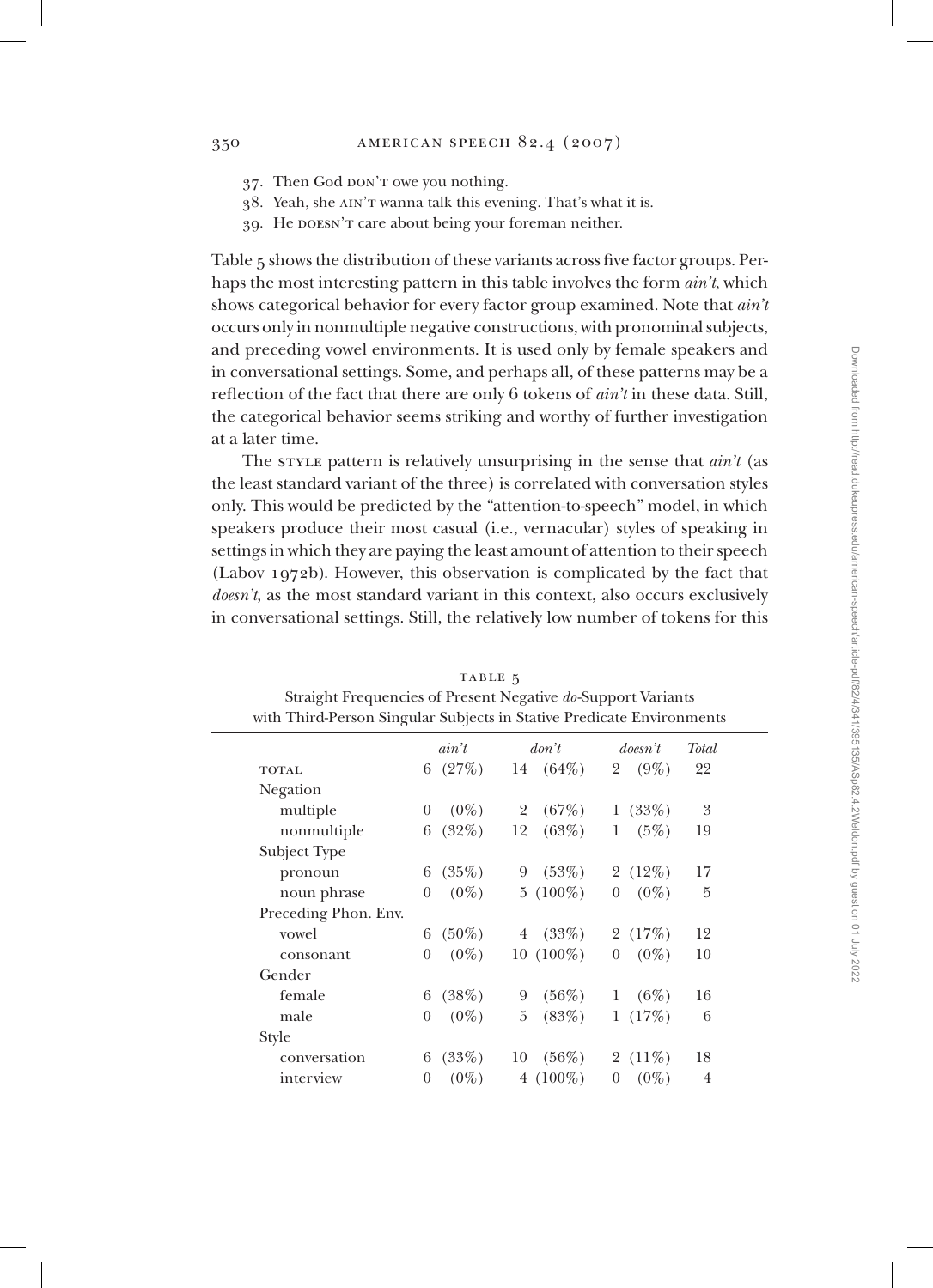variable makes it difficult to draw any definitive conclusions about the effects of style (or any other factors, for that matter) on the observed patterns of distribution.

The NEGATION and GENDER patterns also seem to offer some unpredictable findings. Fasold and Wolfram (1970, 70), for example, suggest that *ain't*  often co-occurs with multiple negation in AAE. This pattern is also observed in Weldon (1994), though not at a statistically significant rate. The Gullah data, however, show the opposite effect, with *ain't* occurring only in nonmultiple negative constructions. It is possible, however, that this pattern, too, is affected by the low number of tokens in the data. It will, in fact, be shown in some of the tables to follow that *ain't* does occur in multiple negative constructions and is, in some instances, even favored by multiple negation.

It has also been commonly observed in variation studies that female speakers in modern Western society tend to employ more standard variants than their male counterparts (see, e.g., Labov 1972a, 1972b, 1990; Trudgill 1972, 1974, 1983). Yet, in these data, only female speakers use the nonstandard variant *ain't* in NEG Pres 2 environments. This pattern, however, is not completely inconsistent with previous findings for Gullah. For example, in an examination of complementizer, prepositional, and pronominal constructions in Gullah, Nichols (1976, 1983) finds that older, less mobile women actually show a tendency to use more creole variants than their male counterparts. And similar observations are made in Weldon (1996, 2003) for the systems of past marking and affirmative copula usage, respectively, in Gullah.

The PRECEDING PHONOLOGICAL ENVIRONMENT results also reveal a somewhat unexpected pattern, with *ain't* occurring only in the environment of preceding vowels and *don't* occurring categorically in the environment of preceding consonants. Typically, the effects of phonological environment have shown a preference for CVCV patterning (see, e.g., Labov 1972a; Baugh 1980). These data, however, show the opposite effect, with VV/CC patterns being most prominent.<sup>11</sup>

Finally, with regard to present negative *do*-support constructions, there is variation between the forms *don't* and *ain't* in the environment of stative predicates with non-third-person singular and nonplural subjects (i.e., with first- and second-person singular subjects and zero subjects). Sentences  $(40)$ – $(45)$  illustrate this NEG Pres 3 variation.

- 40. I DON'T know how Sister work that long.
- 41. Y'all pick up and I ain't care where y'all go.
- 42. 'Cause you don't wanna tape the TV.
- 43. Some people say "You know I ain't know Miss Anna B–." You ain't gon never know Miss Anna B–.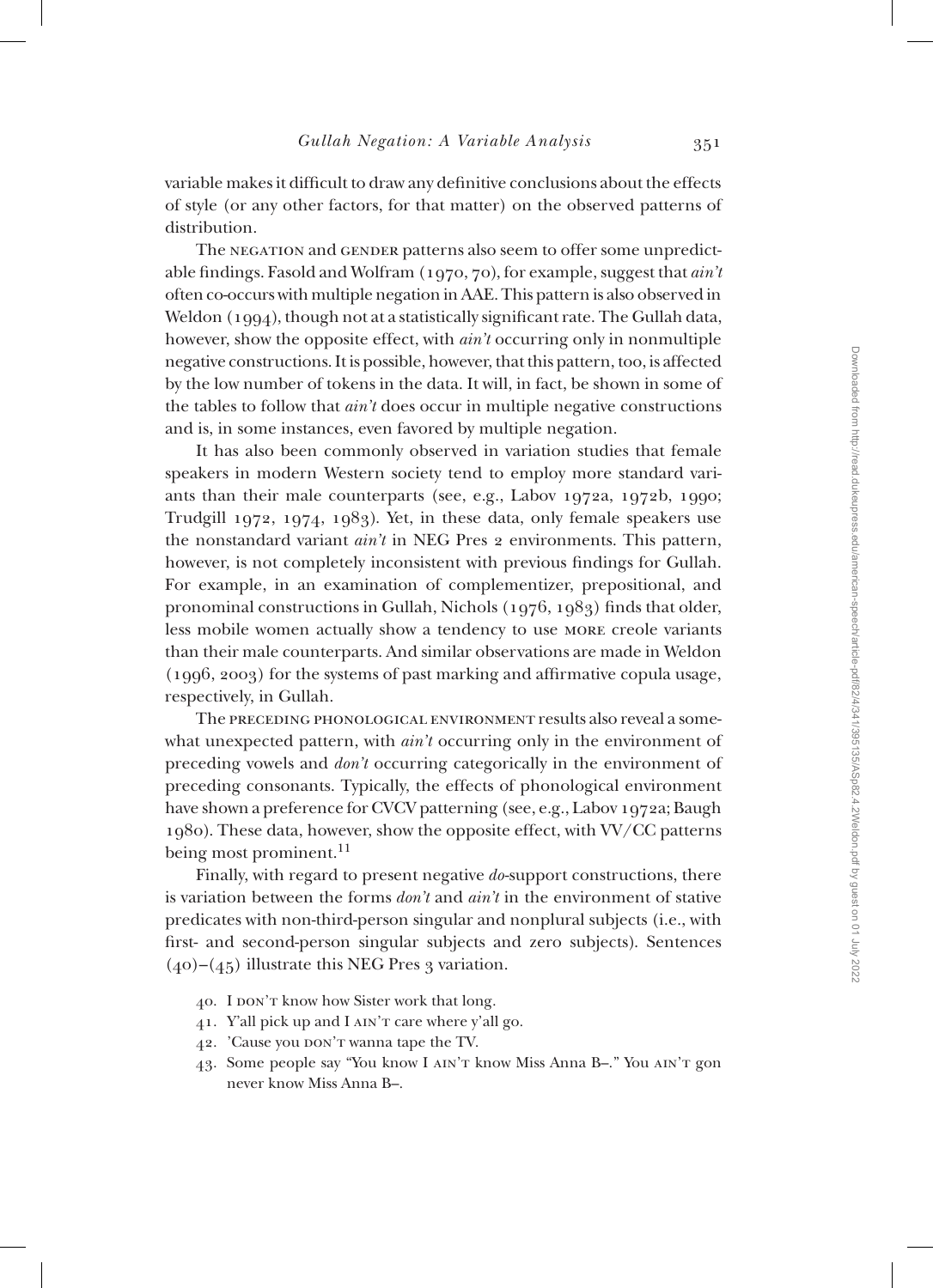- 44.  $\emptyset$  don't know how they get it.
- 45. Don't tempt 'em now, 'cause you know ain't take much.

As shown in table 6, the distribution of the NEG Pres 3 variants is considered in relation to the same five factor groups examined for NEG Pres 2, with the addition of a person-number group, which looks at the effects of first-person singular versus second-person singular subjects. Perhaps the most interesting observation in table 6 is that the *ain't* variant in NEG Pres 3 environments, like the *ain't* in NEG Pres 2 environments, is never used by male speakers or in interview settings.

*Past* do*-Support Constructions.* Among past *do-*support constructions (abbreviated NEG Past), two variables are identified in the Gullah data. One variable, labeled NEG Past 1, involves variation between *ain't* and *didn't* in the environment of inflected verbs. The other, labeled NEG Past 2, involves

| Person Singular and Nonphural Subjects in Stative Predicate Environments |                  |            |                |           |                |  |
|--------------------------------------------------------------------------|------------------|------------|----------------|-----------|----------------|--|
|                                                                          |                  | ain't      |                | don't     | <b>Total</b>   |  |
| <b>TOTAL</b>                                                             |                  | $19(13\%)$ | 125            | (87%)     | 144            |  |
| Person-Number <sup>a</sup>                                               |                  |            |                |           |                |  |
| 1st-person sing.                                                         |                  | 13 (12%)   | 97             | $(88\%)$  | 110            |  |
| 2nd-person sing.                                                         |                  | 3 $(12\%)$ | 23             | $(88\%)$  | 26             |  |
| Negation                                                                 |                  |            |                |           |                |  |
| multiple                                                                 |                  | 3 $(18%)$  | 14             | $(82\%)$  | 17             |  |
| nonmultiple                                                              |                  | 16(13%)    | 111            | (87%)     | 127            |  |
| Subject Type                                                             |                  |            |                |           |                |  |
| pronoun                                                                  |                  | 16 (12\%)  | 120            | $(88\%)$  | 136            |  |
| zero subject                                                             |                  | 3 $(38%)$  | 5              | (63%)     | 8              |  |
| Preceding Phon. Env.                                                     |                  |            |                |           |                |  |
| vowel                                                                    |                  | 17 (12%)   | 120            | (88%)     | 137            |  |
| consonant                                                                | 1                | $(50\%)$   | 1              | $(50\%)$  | $\overline{2}$ |  |
| pause                                                                    | 1                | $(20\%)$   | $\overline{4}$ | $(80\%)$  | 5              |  |
| Gender                                                                   |                  |            |                |           |                |  |
| female                                                                   |                  | $19(20\%)$ | 77             | $(80\%)$  | 96             |  |
| male                                                                     | $\boldsymbol{0}$ | $(0\%)$    |                | 48 (100%) | 48             |  |
| Style                                                                    |                  |            |                |           |                |  |
| conversation                                                             | 19               | (25%)      | 58             | (75%)     | 77             |  |
| interview                                                                | $\theta$         | $(0\%)$    |                | 67 (100%) | 67             |  |

table 6

Straight Frequencies of Present Negative *do*-Support Variants with Non-Third-Person Singular and Nonplural Subjects in Stative Predicate Environments

a. Note that the numbers in the person-number group add up to only 136 tokens. Eight tokens occur with zero subjects, which are not coded for person-number.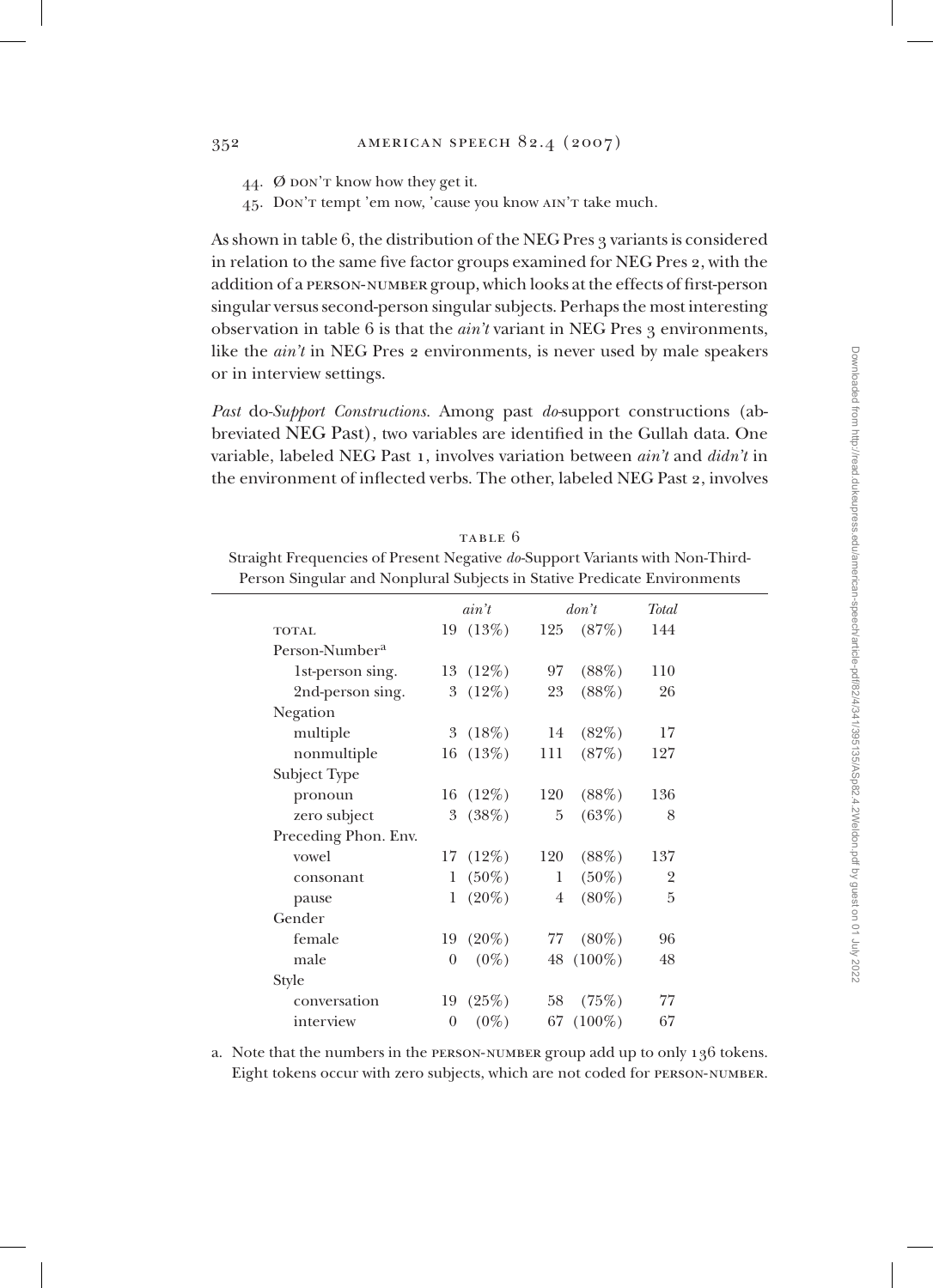the variants *ain't*, *didn't*, *don't*, *ain't been*, and *didn't been*, which occur in the environment of base form (i.e., noninflected) verbs. Table 7 summarizes the overall frequencies of these variants. While NEG Past 1 variation is defined as occurring in the environment of inflected predicates in the Gullah data, this variation appears to be restricted to a small number of verbal predicates, at least in the current data set. Specifically, NEG Past 1 variation is found in the environment of *went*, *had*, and *did*, as illustrated by sentences (46)–(50).

- 46. Well she DIDN'T WENT no further than that.
- 47. He DIDN'T WENT to school long.
- 48. I DIDN'T HAD nobody but the old lady.
- 49. And there, down on that base, I AIN'T DID nothing but talk.
- 50. Yeah, you ain't had no asphalt road in them days.

Of the 24 tokens found, 2 involve the predicate *went*, 1 involves the predicate *did*, and the remaining 21 involve the predicate *had*. All three of these predicates also occur in noninflected form, yielding variation among the NEG Past 2 variants, to be discussed shortly.

Table 8 presents the distribution of the NEG Past 1 variants across several factor groups. While the number of tokens is low in each case, it is perhaps significant to note here that *didn't* occurs categorically with noun phrase subjects, while *ain't* occurs categorically with zero subjects and preceding pauses. The variant *ain't* is also favored by multiple negation in NEG Past 1 environments (notably a much more predictable pattern than that observed for the NEG Pres 2 variable discussed earlier).

The NEG Past 2 variable exhibits variation among five forms, illustrated in  $(51)-(55)$ .

| Past Negative do-Support Constructions |                    |                     |                |             |  |  |
|----------------------------------------|--------------------|---------------------|----------------|-------------|--|--|
| Variable                               | Predicates         | NEG Forms           |                |             |  |  |
| NEG Past 1                             | $-V_{\text{infl}}$ | ain't               |                | 15(63%)     |  |  |
|                                        |                    | $d$ <i>i</i> $dn't$ | 9              | (38%)       |  |  |
|                                        |                    | <b>TOTAL</b>        | 24             |             |  |  |
| NEG Past 2                             | $-V_{\rm bse}$     | $d$ <i>i</i> $dn't$ |                | 200(79%)    |  |  |
|                                        |                    | ain't               |                | 35 $(14\%)$ |  |  |
|                                        |                    | don't               | 15             | (6%)        |  |  |
|                                        |                    | ain't been          | $\overline{2}$ | (1%)        |  |  |
|                                        |                    | didn't been         | $\overline{2}$ | (1%)        |  |  |
|                                        |                    | <b>TOTAL</b>        | 254            |             |  |  |

| TABLE 7                                |
|----------------------------------------|
| Past Negative do-Support Constructions |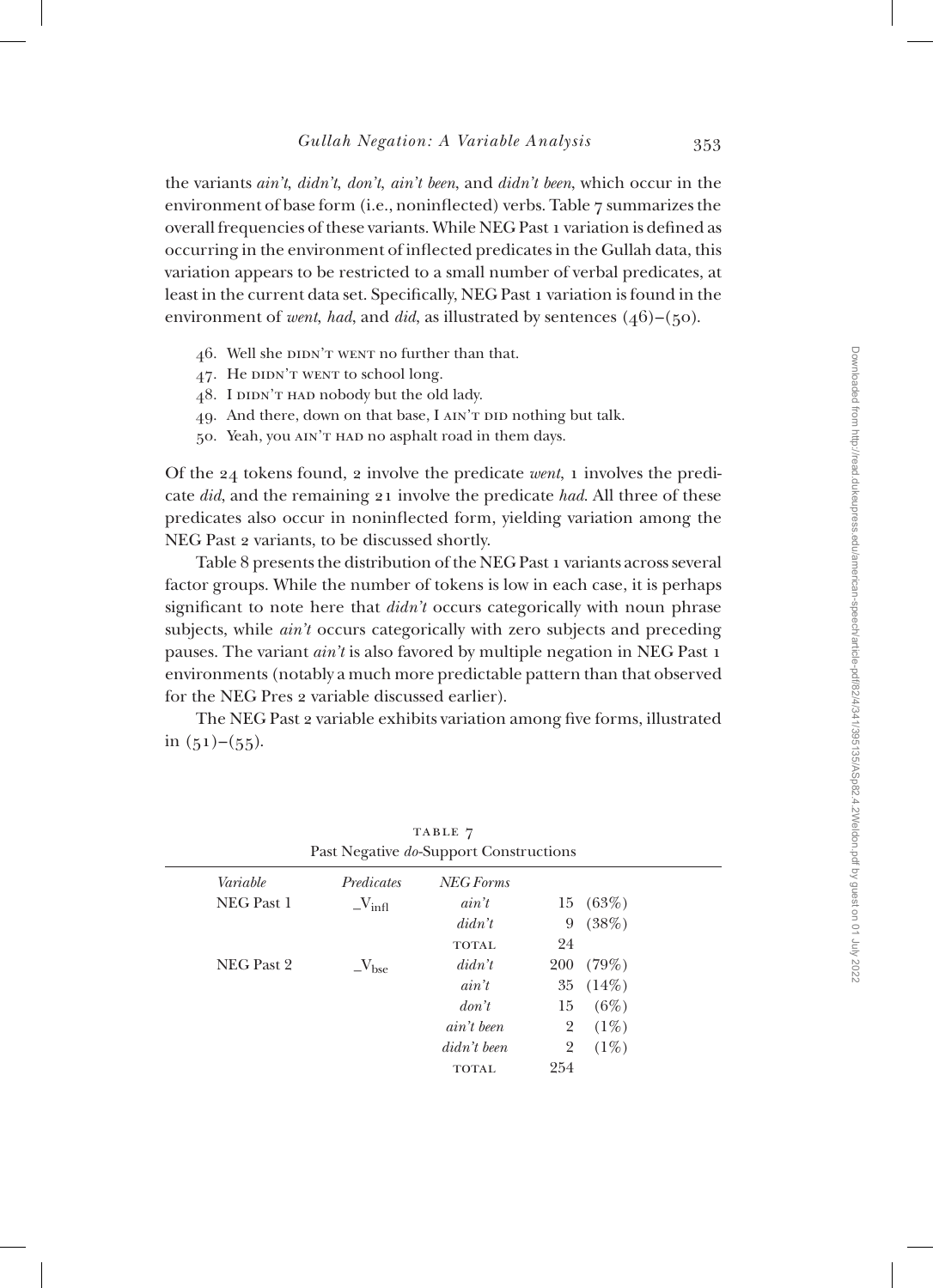| Down                               |
|------------------------------------|
|                                    |
| nlo.<br>١                          |
| j<br>i<br>١                        |
| ś<br>ä                             |
| j<br>uo.                           |
|                                    |
| i<br>š                             |
| i<br>Ď                             |
| i<br>ì<br>ì                        |
| j<br>ļ                             |
| keu                                |
| ć<br>ţ                             |
| $\overline{\phantom{a}}$<br>j<br>١ |
| Ş<br>j<br>j<br>I                   |
| i<br>ĺ<br>j                        |
| à                                  |
| į<br>$\overline{ }$                |
| $\frac{1}{2}$<br>ś                 |
| ì<br>i                             |
| j<br>see.                          |
|                                    |
| È<br>j<br>ŀ                        |
|                                    |
| I<br>$\ddot{ }$<br>ï               |
| ì,<br>ł<br>ś<br>ì                  |
| Į<br>ï<br>Ó                        |
| ļ<br>ś                             |
| ¢                                  |
| J                                  |
| i<br>Š<br>j                        |
| ١                                  |
| ¢<br>$\ddot{\phantom{a}}$<br>í     |
| ن<br>ج                             |
| I                                  |
| ļ<br>í                             |
| ļ                                  |
| I<br>1                             |
| j<br>ł<br>ś                        |
| ţ<br>ł                             |
| ì<br>ì<br>1                        |
| ζ<br>ÿ<br>ś                        |
|                                    |
| anest                              |
| $\leq$                             |
| ¢<br>j                             |
| ī<br>í                             |
| ś<br>٦                             |
| l<br>ž                             |
| í<br>I                             |

| TABLE 8                                                                        |
|--------------------------------------------------------------------------------|
| Straight Frequencies of Past Negative do-Support Variants with Inflected Verbs |

|                      |          | ain't       |                | $d$ <i>i</i> $dn't$ | <b>Total</b>   |
|----------------------|----------|-------------|----------------|---------------------|----------------|
| <b>TOTAL</b>         | 15       | (63%)       | 9              | (38%)               | 24             |
| Stativity            |          |             |                |                     |                |
| stative              | 14       | (67%)       | 7              | (33%)               | 21             |
| nonstative           | 1        | (33%)       | $\overline{2}$ | (67%)               | 3              |
| Negation             |          |             |                |                     |                |
| multiple             | 14       | (78%)       | $\overline{4}$ | (22%)               | 18             |
| nonmultiple          | 1        | (17%)       | 5              | (83%)               | 6              |
| Subject Type         |          |             |                |                     |                |
| pronoun              | 13       | $(62\%)$    | 8              | (38%)               | 21             |
| noun phrase          | $\theta$ | $(0\%)$     | 1              | $(100\%)$           | 1              |
| zero subject         |          | 2 $(100\%)$ | $\theta$       | $(0\%)$             | $\overline{2}$ |
| Preceding Phon. Env. |          |             |                |                     |                |
| vowel                | 13       | (62%)       | 8              | (38%)               | 21             |
| consonant            | 1        | $(50\%)$    | 1              | $(50\%)$            | $\overline{2}$ |
| pause                | 1        | $(100\%)$   | $\theta$       | $(0\%)$             | 1              |
| Gender               |          |             |                |                     |                |
| female               | 5        | (56%)       | $\overline{4}$ | $(44\%)$            | 9              |
| male                 | 10       | (67%)       | 5              | (33%)               | 15             |
| Style                |          |             |                |                     |                |
| conversation         | 7        | (88%)       | 1              | (13%)               | 8              |
| interview            | 8        | $(50\%)$    | 8              | $(50\%)$            | 16             |

51. And she DIDN'T STOP to say anything.

- 52. We ain't know what shoes. I had one pair of shoes to the year.
- 53. In them days, the old folks pon't tell you too much in them days.
- 54. That last time you carry me to hospital, you know I AIN'T BEEN NEED to go.
- 55. I DIDN'T BEEN NEED for go in the hospital when you had carry me.

As illustrated in (52), sentences involving the combination of *ain't* plus stative verbs in NEG Past 2 environments necessitate the use of some sort of contextual time reference to clarify the intended past time interpretation, given that such combinations can also have a present time interpretation, as described earlier. The same is true of the variant *don't*, as illustrated in (53). The variant *ain't been* seems to represent a more basilectal strategy in which the preverbal marker *been* is used to indicate past time reference. *Didn't been* most likely represents either an intermediate stage in the transition from basilectal to more acrolectal variants or a hypercorrection of some sort. The most frequent NEG Past 2 variant, however, is *didn't*, which occurs with 79% frequency in the Gullah data.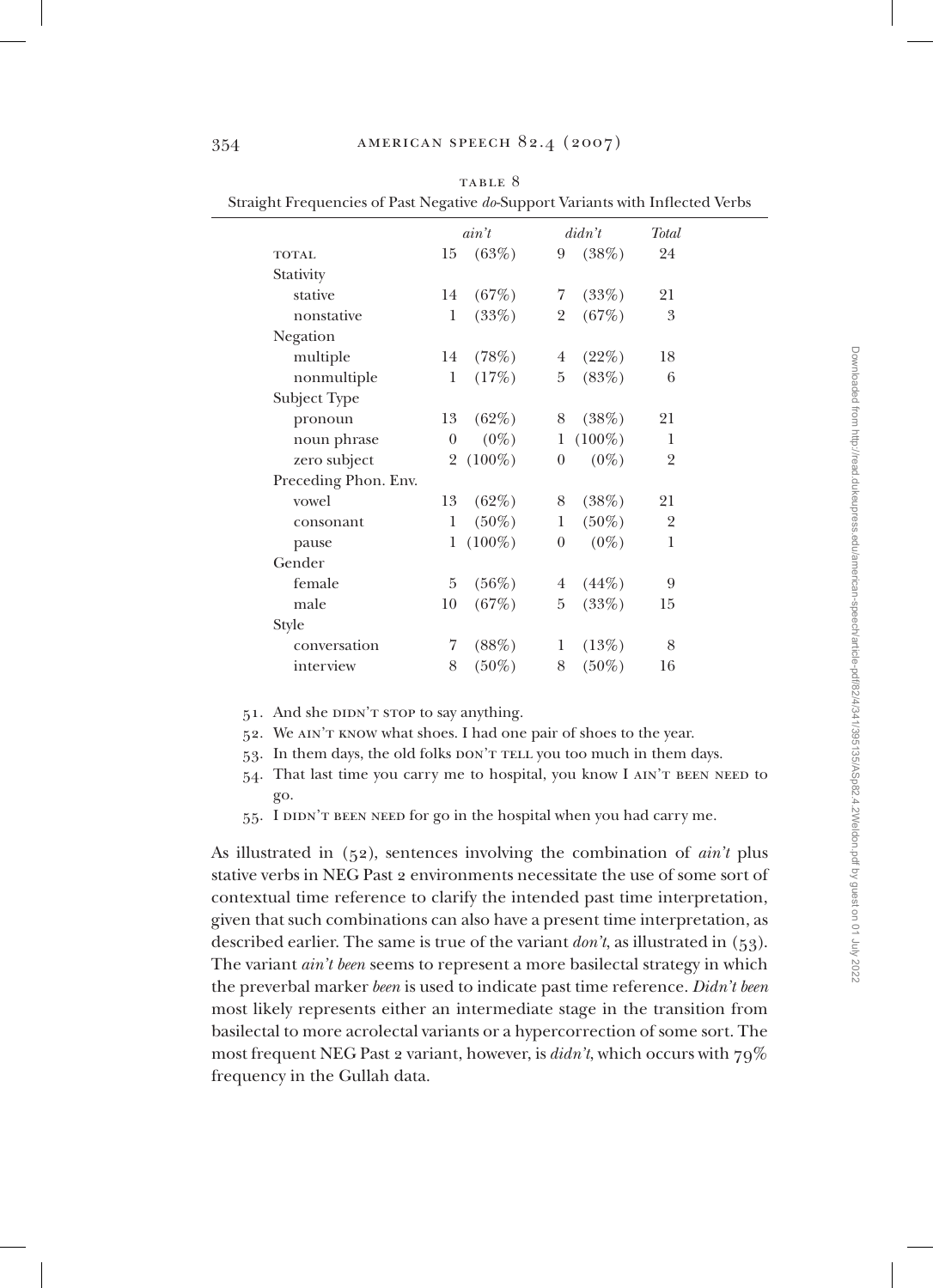Table 9 shows the distribution of the NEG Past 2 variants across several factor groups. Note here that, in contrast to the NEG Past 1 variation, *didn't* is more frequent than *ain't* in the environment of zero subjects and occurs categorically in the environment of preceding pauses. The variant *didn't* is favored by male speakers, again suggesting that the men in this group are slightly more standard in their speech than the women. And *ain't* is favored in conversational settings, as one might predict.

Given the debate over *ain't/didn't* variation in AAE, described earlier, the NEG Past variation described here is perhaps most significant, among the negation patterns, for the creole origins debate. The fact that *ain't* varies with *didn't* in Gullah and in AAE (as described in Weldon 1994), but not in other varieties of English, at least opens up the possibility that Gullah (or a Gullah-like creole) is the source of this alternation in AAE. <sup>12</sup> And the fact that the Gullah data are drawn from an older group of speakers than those in the Weldon (1994) study also calls into question how new this phenomenon actually is. Still, there are some notable differences in the way *ain't* varies with *didn't* in the two varieties.

Table 10, drawn from Weldon (1994), shows the distribution of the NEG Past variants in the AAE data. Perhaps the most notable difference between the two data sets here is the fact that there are two NEG Past variables in

|                      |     | Straight Frequencies of Past Negative do-Support Variants with Base Form Verbs |                |             |                |          |            |  |                   |     |
|----------------------|-----|--------------------------------------------------------------------------------|----------------|-------------|----------------|----------|------------|--|-------------------|-----|
|                      |     | $d$ <i>i</i> $dn't$                                                            |                | ain't       |                | don't    | ain't been |  | didn't been Total |     |
| <b>TOTAL</b>         | 200 | $(79\%)$                                                                       |                | $35(14\%)$  | 15             | $(6\%)$  | $2(1\%)$   |  | 2 $(1%)$          | 254 |
| Stativity            |     |                                                                                |                |             |                |          |            |  |                   |     |
| stative              | 103 | $(81\%)$                                                                       |                | $17(13\%)$  | $\overline{4}$ | $(3\%)$  | $1(1\%)$   |  | $2(2\%)$          | 127 |
| nonstative           | 97  | $(76\%)$                                                                       |                | 18 $(14\%)$ | 11             | $(9\%)$  | $1(1\%)$   |  | $0(0\%)$          | 127 |
| Negation             |     |                                                                                |                |             |                |          |            |  |                   |     |
| multiple             | 46  | (78%)                                                                          |                | $12(20\%)$  | $\theta$       | $(0\%)$  | $1(2\%)$   |  | $0(0\%)$          | 59  |
| nonmultiple          | 154 | $(79\%)$                                                                       |                | 23 (12%)    | 15             | $(8\%)$  | $1(1\%)$   |  | 2 $(1%)$          | 195 |
| Subject Type         |     |                                                                                |                |             |                |          |            |  |                   |     |
| pronoun              | 164 | (78%)                                                                          |                | $31(15\%)$  | 12             | $(6\%)$  | $2(1\%)$   |  | 2 $(1%)$          | 211 |
| noun phrase          | 25  | (83%)                                                                          | $\overline{2}$ | (7%)        | 3              | $(10\%)$ | $0(0\%)$   |  | $0(0\%)$          | 30  |
| zero subject         | 11  | $(85\%)$                                                                       |                | 2(15%)      | $\theta$       | $(0\%)$  | $0(0\%)$   |  | $0(0\%)$          | 13  |
| Preceding Phon. Env. |     |                                                                                |                |             |                |          |            |  |                   |     |
| vowel                | 154 | (78%)                                                                          |                | 29 (15%)    | 11             | $(6\%)$  | $2(1\%)$   |  | 2 $(1%)$          | 198 |
| consonant            | 35  | (78%)                                                                          |                | 6(13%)      | $\overline{4}$ | $(9\%)$  | $0(0\%)$   |  | $0(0\%)$          | 45  |
| pause                | 11  | $(100\%)$                                                                      | $\theta$       | $(0\%)$     | $\theta$       | $(0\%)$  | $0(0\%)$   |  | $0(0\%)$          | 11  |
| Gender               |     |                                                                                |                |             |                |          |            |  |                   |     |
| female               | 107 | (73%)                                                                          |                | 26 (18%)    | 9              | $(6\%)$  | $2(1\%)$   |  | 2 $(1%)$          | 146 |
| male                 | 93  | $(86\%)$                                                                       | 9              | $(8\%)$     | 6              | $(6\%)$  | $0(0\%)$   |  | $0(0\%)$          | 108 |
| Style                |     |                                                                                |                |             |                |          |            |  |                   |     |
| conversation         | 96  | (73%)                                                                          |                | $26(20\%)$  | 5              | (4%)     | $2(2\%)$   |  | $2(2\%)$          | 131 |
| interview            | 104 | (85%)                                                                          | 9              | (7%)        | 10             | $(8\%)$  | $0(0\%)$   |  | $0(0\%)$          | 123 |

TABLE Q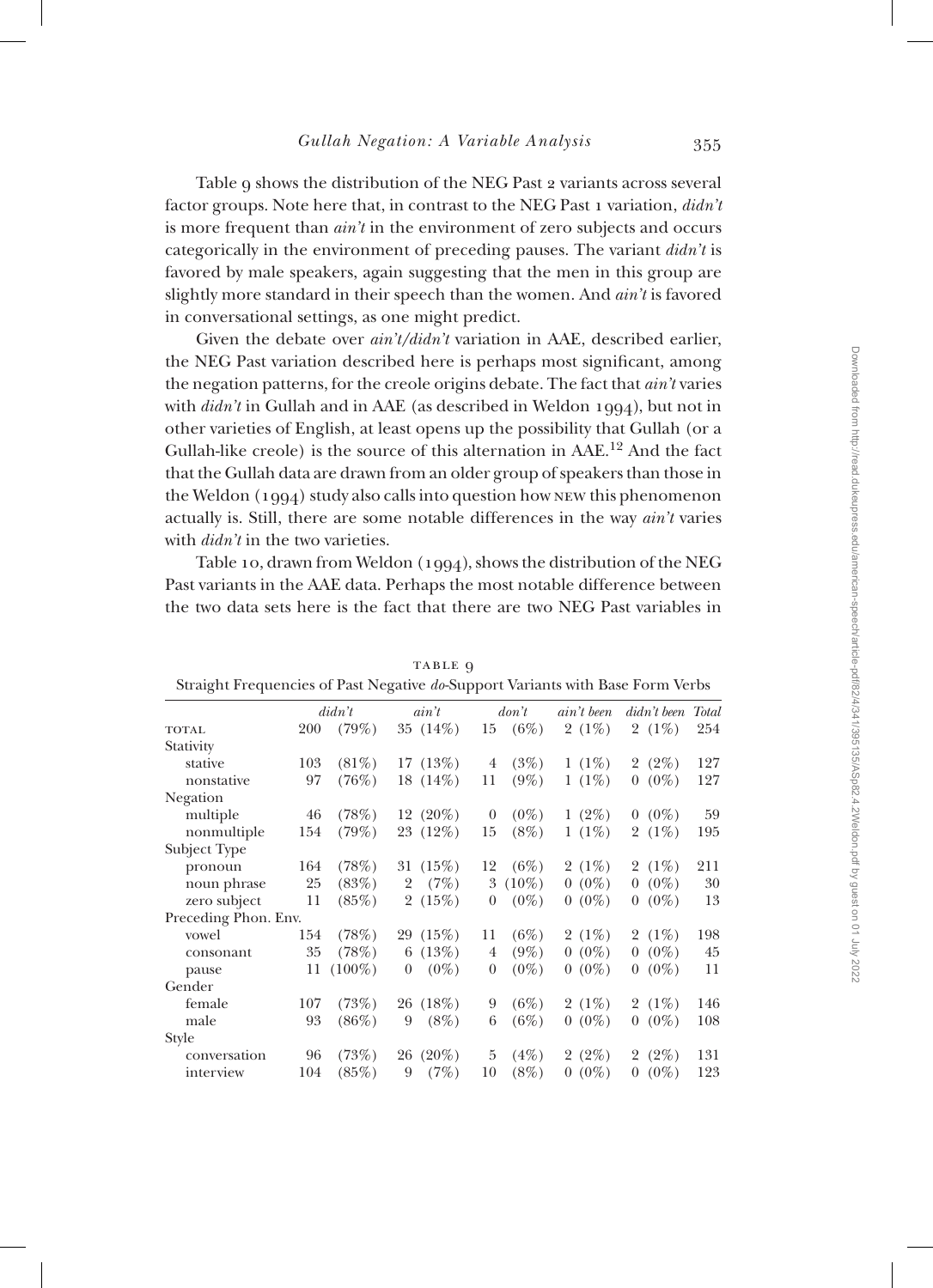| TABLE 10                                                         |
|------------------------------------------------------------------|
| Overall Distribution of Past Negative do-Support Variants in AAE |
| $(from$ Weldon $1994)$                                           |

|                     |     | .           |
|---------------------|-----|-------------|
| $d$ <i>i</i> $dn't$ |     | $100(62\%)$ |
| ain't               |     | 62 $(38%)$  |
| <b>TOTAL</b>        | 162 |             |

the Gullah data, where the AAE data have only one. The variation shown in table 10 occurs in the environment of noninflected predicates  $(V_{\text{bse}})$ , as does the NEG Past 2 variable in the Gullah data. In Weldon (1994, 394, n. 28) I report having found seven instances of past time constructions with inflected predicates in the AAE data, but *ain't* is categorical in these constructions.<sup>13</sup> In other words, no tokens of *didn't* occur before inflected predicates yielding a past time interpretation in the AAE data.

Another difference worth noting between the two data sets is that *ain't* actually appears to be better established in the AAE data at 38% frequency than in the Gullah data, where it occurs with just  $14\%$  frequency in NEG Past 2 environments. Of course, the lower frequency of *ain't* in NEG Past 2 environments in the Gullah data is at least partly a reflection of the fact that *ain't* competes with *don't*, *ain't been*, *didn't been*, and *didn't* in the Gullah data, whereas the AAE data show only a binary distinction (*didn't* and *ain't*). However, at 79% frequency, *didn't* is actually better established in the Gullah data than it is in the AAE data, where it occurs with only 62% frequency. And given the age differences noted earlier between these two data sets (i.e., a younger AAE speaker group vs. an older Gullah speaker group), this difference might actually support the theory that *ain't* in past contexts is a relatively new phenomenon. It is, therefore, not clear at this stage how the *ain't/didn't* alternation in Gullah informs the AAE origins debate.

*Categorical Constructions.* In addition to the variables described above, there are three noncopula environments in the Gullah data in which negative auxiliaries behave categorically. In Weldon (1994, 362), I observe that the forms *ain't* and *don't* vary in the environment of the predicates *got* or *gotta* in AAE, as illustrated in  $(56)-(59)$ .

- 56. He AIN'T even GOT a crease in his face.
- 57. He DON'T GOT one crease.
- 58. You AIN'T GOTTA eat it.
- 59. You don't gotta be– um up to the mike [sic].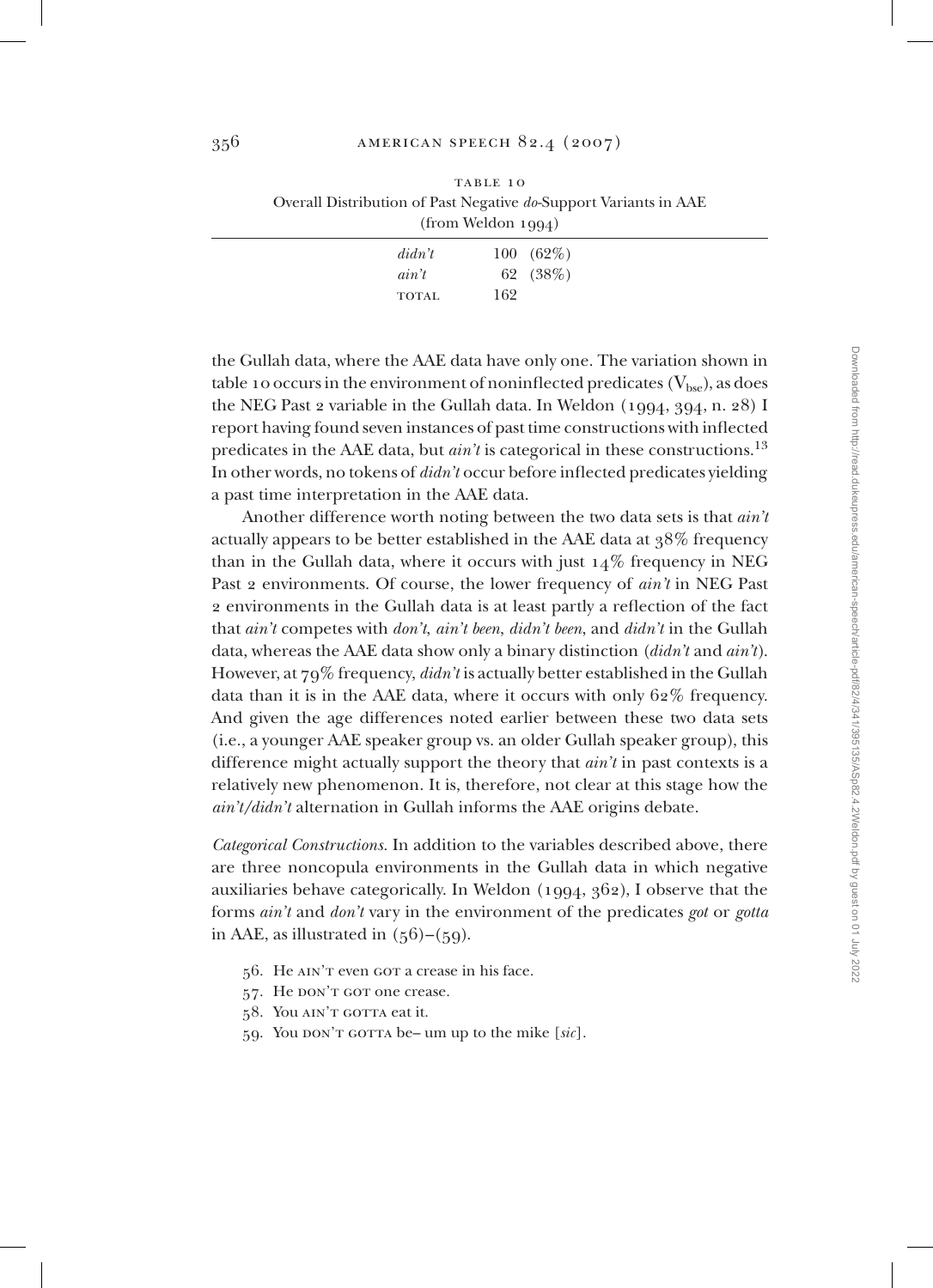Howe (1997, 283) comments on the "problematic" nature of this phenomenon "from the point of view of linguistic change," noting that *ain't* is categorical in the environment of *got* in all of the "early" data sets that he examines and varies with *have + not* in WNSE varieties. He concludes, therefore, that "the use of *don't* before *got* in modern AAVE developed not from the variation between *ain't* and *don't,* but rather from the variation between *have* and *got* already present in earlier African American English." In the Gullah data,  $\sin^2 t$  also occurs categorically in the environment of  $\cot(N = 34)$ , as illustrated in  $(60)$ – $(62)$ .<sup>14</sup>

- 60. I ain't got brother, sister, none.
- 61. Ain't got chop the cabbage.
- 62. These children these days ain't got no manners.

The Gullah data, therefore, offer no alternative source for the *ain't/don't* variation observed in Weldon (1994), but instead seem to be consistent with the patterns found in Howe's "early" AAE data.

Finally, present-perfect and past-perfect constructions also exhibit no variation in the Gullah data. Present-perfect constructions exhibit categorical use of *ain't* before base form and participial predicates. With base form predicates, the perfect interpretation is achieved through the use of adverbs such as *since* and *yet* to disambiguate such constructions from other  $ain't + V_{\text{bse}}$ combinations. In total, six present perfect constructions, listed in  $(63)$ – $(68)$ , are found in the Gullah data.

 $\sqrt{v_{\rm pp}}$ 

- 63. I AIN'T CHANGED. I still love people.
- 64. I AIN'T BEEN in that boat since my daddy died.
- 65. I ain't been in nobody else boat.

 $-V_{\text{bse}}$ 

- 66. You still AIN'T BRING that cup to put that thing in.
- 67. We ain't wash 'em since they gon.
- 68. One things I AIN'T GET yet, the sweet potato.

There is only one past-perfect construction in the data, which is marked by *hadn't*, as shown in sentence (69).

69. Send me to my door and showed me a tree's cross my step. HADN'T BROKE a brick.

The low overall number of perfect constructions in these data suggests that this aspectual category is not formally marked in Gullah at this stage.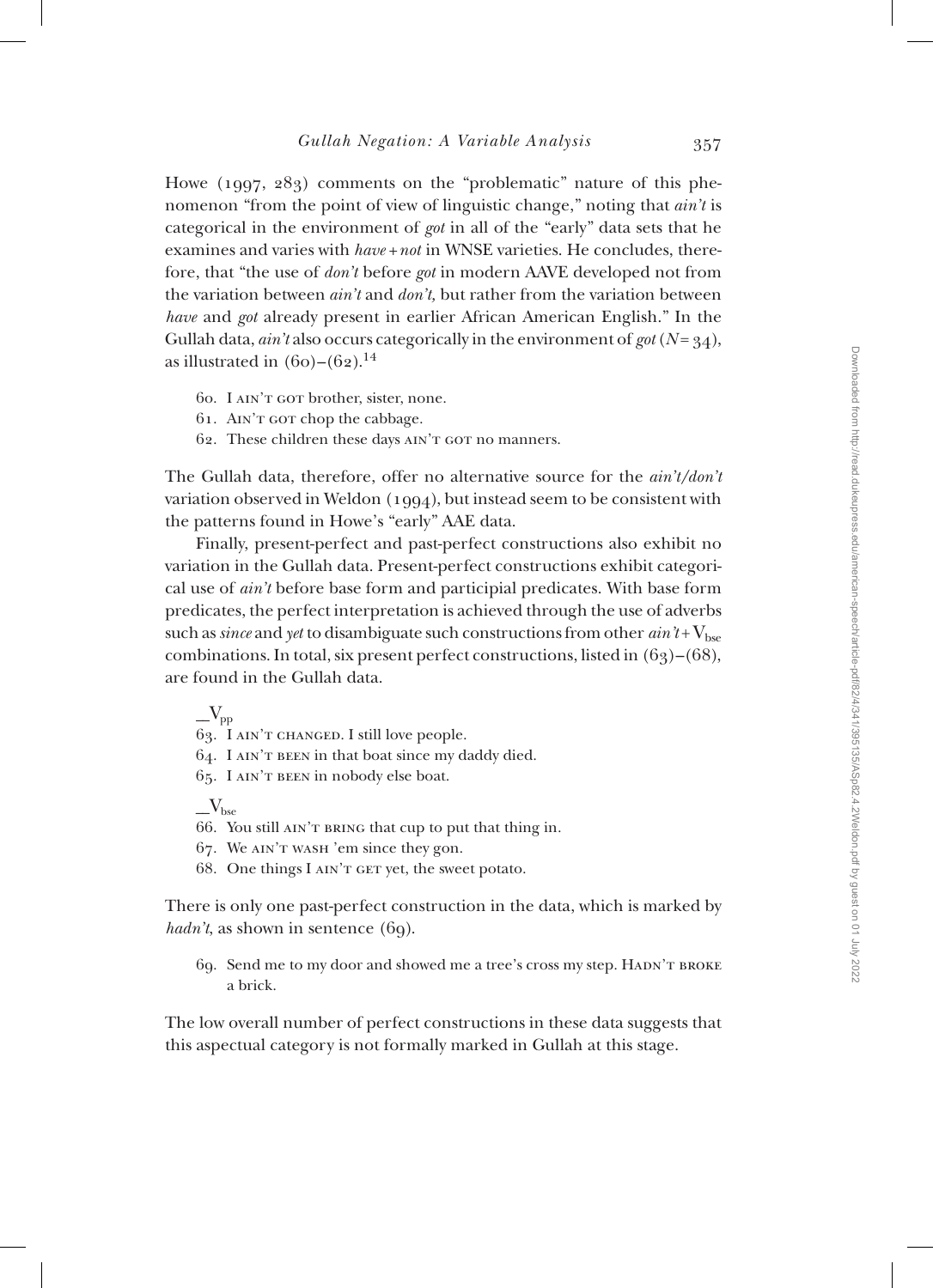## SUMMARY, INTERPRETATION, AND CONCLUSIONS

Table 11 provides a summary of all the variables found in the Gullah data. Overall, these data seem to represent what might be best described as a mesolectal to upper-mesolectal variety. All of the variables exhibit variation between creole-like and English-like forms, although the relative frequencies among these forms tend to vary from one variable to the next. With the exception of the NEG Past 1 variable (where *ain't* is most frequent), the forms *don't* and *didn't* are most prominent among *do*-support constructions. English rules of subject-verb concord do not seem prevalent in these environments, however. Among present copula constructions, *ain't* is most frequent and seems to be quite resistant to incorporation of English copula forms. And in past contexts, *wasn't* is most frequent but varies considerably with the more creole-like variants *didn't* and *ain't been*.

In the analysis of AAE negation (Weldon 1994, 390), I conclude that *ain't* "behaves like three distinct auxiliaries," representing negative forms of present copula *be*, present-perfect *have*, and past *do*. Given its high overall frequency and widespread distribution in the Gullah data, however, *ain't* does not appear to function in this way for Gullah. Instead, it seems to represent a tense-aspect neutral, monomorphemic negator. A number of observations seem to support this conclusion.

Note, for example, in the examination of the person-number and following grammatical environment constraints on the NEG Cop Pres variation, that *ain't* exhibits its highest frequencies in plural/second-personsingular environments and in progressive and future environments. These same environments have been shown to favor the zero copula (and, thus, disfavor overt copula usage) in affirmative constructions in Gullah (see Weldon 2003), suggesting that they are among the most resistant to incorporation of the copula. If this is the case, then it is unlikely that *ain't* in these environments represents a negative copula form.

Also in support of the argument that *ain't* is a tense-aspect neutral negator in Gullah, note that *ain't* has a much wider distribution in the Gullah data than in the AAE data examined in Weldon (1994), where *ain't* occurs variably in present copula, present-perfect, and past *do*-support constructions, and in the environment of *got(ta).* In the Gullah data, by contrast, *ain't* occurs variably in both present and past copula constructions and present and past *do*-support constructions, as well as appearing categorically in present-perfect constructions and in the environment of *got*.

Mufwene (1993b, 100) argues in favor of analyzing *ain't* as a monomorphemic negator in Gullah because "it combines with virtually any tense, mood (except for the imperative), or aspect marker." Recall that in these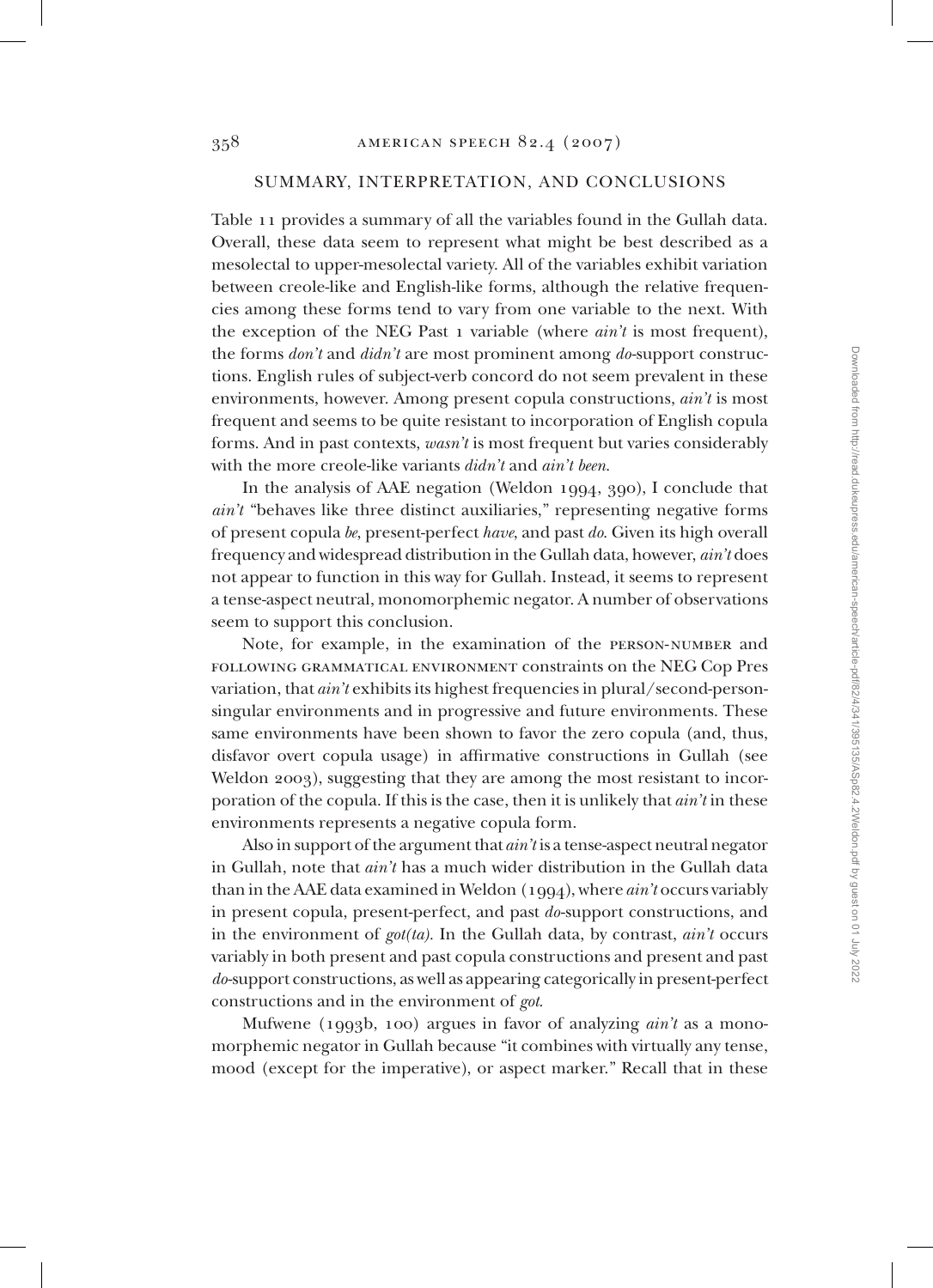$\overline{\phantom{a}}$ 

|            | Variable         | Predicates                          | NEG Forms                                            |                |          |
|------------|------------------|-------------------------------------|------------------------------------------------------|----------------|----------|
| Copula     |                  |                                     |                                                      |                |          |
| Present    | (NEG Cop Pres)   | NP, AdjP, Loc, V-ing,               | ain't                                                | 95             | (75%)    |
|            |                  | gon(na)                             | $\sim$ s not                                         | $11\,$         | $(9\%)$  |
|            |                  |                                     | not                                                  | 11             | $(9\%)$  |
|            |                  |                                     | $\frac{1}{2}$ not                                    | 7              | $(6\%)$  |
|            |                  |                                     | is not                                               | $\mathbf 1$    | $(1\%)$  |
|            |                  |                                     | $\lnot$ re not                                       | $\mathbf{1}$   | (1%)     |
|            |                  |                                     | don't                                                | $\mathbf{1}$   | (1%)     |
|            |                  |                                     | <b>TOTAL</b>                                         | 127            |          |
| Past       | (NEG Cop Past)   | NP, AdjP, Loc, V-ing,               | wash't                                               | 27             | (49%)    |
|            |                  | $a+\mathrm{V}_{\mathrm{bse}}$ , gon | $d$ <i>i</i> $dn't$                                  | 14             | (25%)    |
|            |                  |                                     | ain't been                                           | 7              | (13%)    |
|            |                  |                                     | ain't                                                | $\overline{4}$ | (7%)     |
|            |                  |                                     | didn't been                                          | $\overline{2}$ | (4%)     |
|            |                  |                                     | ain't duh                                            | $\mathbf 1$    | $(2\%)$  |
|            |                  |                                     | <b>TOTAL</b>                                         | 55             |          |
| do-Support |                  |                                     |                                                      |                |          |
| Present    | (NEG Pres $1)^a$ | $-V_{\text{bse}}$ (nonstative)      | $don't$                                              | $\overline{4}$ | $(80\%)$ |
|            |                  |                                     | does n't                                             | 1              | $(20\%)$ |
|            |                  |                                     | <b>TOTAL</b>                                         | 5              |          |
|            | (NEG Pres $2)^a$ | $\_V_{\mathrm{bse}}$ (stative)      | don't                                                | 14             | (64%)    |
|            |                  |                                     | ain't                                                | 6              | (27%)    |
|            |                  |                                     | does n't                                             | $\overline{2}$ | $(9\%)$  |
|            |                  |                                     | <b>TOTAL</b>                                         | 22             |          |
|            | (NEG Pres $3)^b$ | $-V_{\text{bse}}$ (stative)         | don't                                                | 125            | (87%)    |
|            |                  |                                     | ain't                                                | 19             | (13%)    |
|            |                  |                                     | <b>TOTAL</b>                                         | 144            |          |
| Past       | (NEG Past 1)     | $-Vinfl$                            | ain't                                                | 15             | (63%)    |
|            |                  |                                     | $d$ <i>i</i> $dn$ <sup><math>\prime</math></sup> $t$ | 9              | (38%)    |
|            |                  |                                     | <b>TOTAL</b>                                         | 24             |          |
|            | (NEG Past 2)     | $-V_{\text{bse}}$                   | $d$ <i>i</i> $dn$ <sup><math>\prime</math></sup> $t$ | $200\,$        | (79%)    |
|            |                  |                                     | ain't                                                | 35             | (14%)    |
|            |                  |                                     | don't                                                | 15             | (6%)     |
|            |                  |                                     | $\emph{ain't been}$                                  | $\overline{2}$ | (1%)     |
|            |                  |                                     | didn't been                                          | $\overline{2}$ | (1%)     |
|            |                  |                                     | <b>TOTAL</b>                                         | 254            |          |

# TABLE 11 Summary of Negative Variants

a. With third-person singular subjects.

b. With non-third-person singular/nonplural subjects.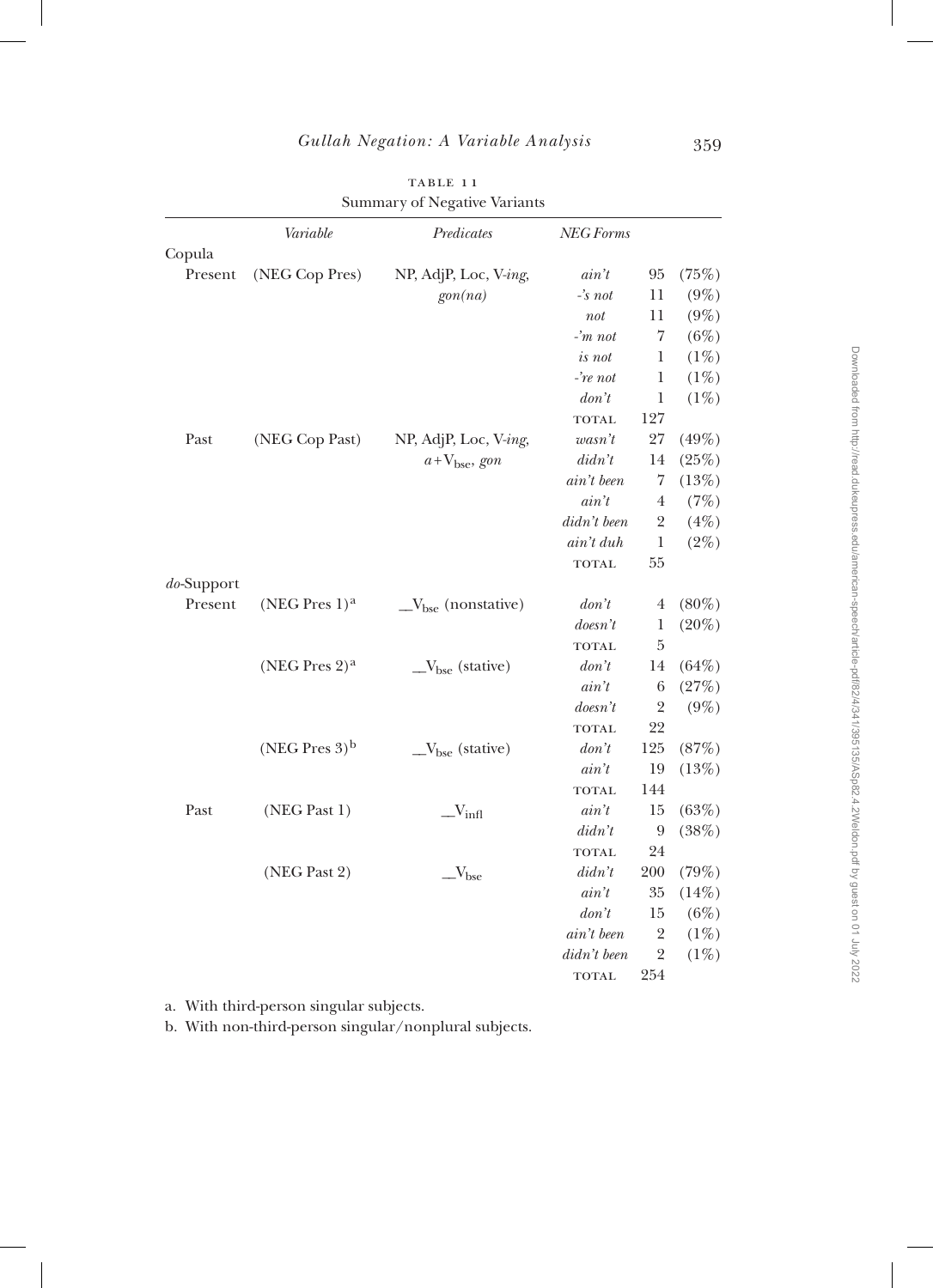data, *ain't* variably combines with the past marker *been* (e.g., *In them days, ain't been no kind of tractor*), which would support this hypothesis. In addition, Mufwene (1993b, 101) notes that when *ain't* combines with main verbs, "the stative/nonstative distinction, which is relevant to the interpretation of morphosyntactically undelimited verbs (Bickerton (1975), slightly modified in Mufwene (1983)), becomes significant." As demonstrated earlier, the combination of *ain't* with nonstative verbs in Gullah yields a past interpretation, while the combination of *ain't* with stative verbs can be interpreted as present or past, depending on the context. The following sentences from the Gullah data illustrate this distinction.

#### **STATIVE**

- 70. You ain't know, 'cause it was so hot. 'You didn't know, because it was so hot.'
- 71. I ain't got nothing in my house I can't pay for, 'cause I ain't owe nobody. 'I don't have anything in my house . . . 'cause I don't owe anybody.'

### nonstative

72. Y'all ain't work on the same farm though.

'Y'all didn't work on the same farm though.'

It is perhaps also significant to note that there are no occurrences of *ain't* in tag questions in these data that might support its interpretation as a negative form of *be*, *have*, or *do*. Instead, what is found is a frozen form, commonly represented in the literature as *enty*, which combines with most main clausal auxiliaries.

- 73. Tonya relation, enty? 'Tonya is related [to you], isn't she?' 74. You miscount, enty?
	- 'You miscounted, didn't you?'

Mufwene  $(1993b, 113, n. 5)$  makes a similar observation noting that in his data "unlike Bajan, Gullah does not use  $\tilde{\varepsilon}$  or *no* as tags."<sup>15</sup> Instead, Mufwene observes use of the tags  $\tilde{\varepsilon}nI/mI$ , which are used with a variety of main clausal auxiliaries in his Gullah data  $(q7)$ .<sup>16</sup> All of this evidence together supports the argument that *ain't* in Gullah functions as a monomorphemic negator that alternates with marginally incorporated negative forms of *be*, *have*, and *do* in full, contracted, and zero forms.

While the AAE system examined in Weldon (1994) differs in some significant ways from the Gullah system described here, certain parallels—the use of *ain't* in past *do*-support constructions—could very well support the notion of a relationship between the two varieties, though some caveats

Downloaded from http://read.dukeupress.edu/american-speech/article-pdf/82/4/395135/ASp82.4.2Weldon.pdf by guest on 01 July 2022 Downloaded from http://read.dukeupress.edu/american-speech/article-pdf/82/4/341/395135/ASp82.4.2Weldon.pdf by guest on 01 July 2022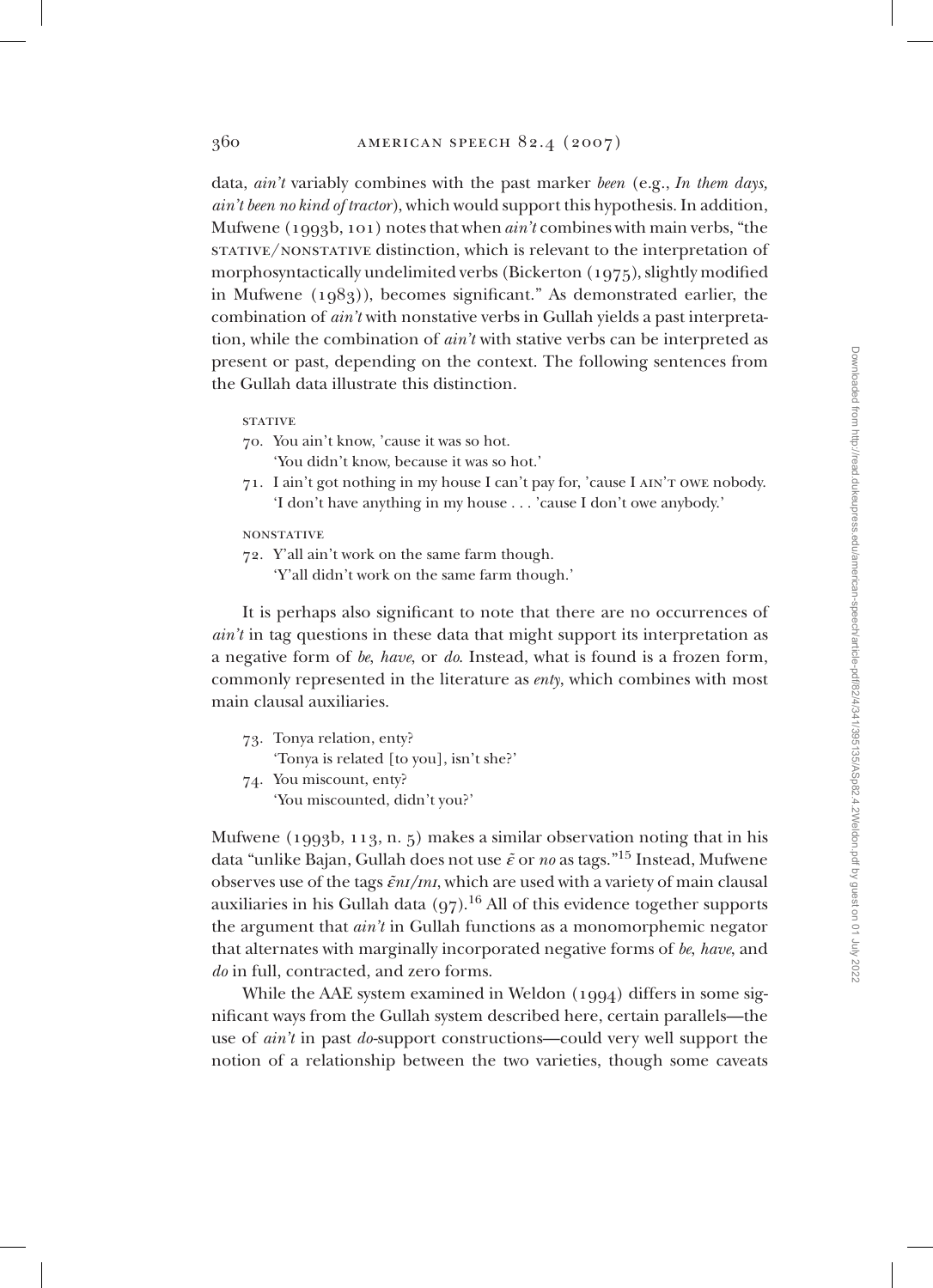(discussed earlier) must be addressed before reaching this conclusion. In fact, the argument might be made that Gullah is currently undergoing a process of incorporation of English forms (i.e., via decreolization) that might have affected AAE at an earlier period in its history. Or it might be the case instead that a system like the one observed here influenced early varieties of AAE through processes of language contact or language shift. It would be unwise to speculate too much about this possibility, however, based strictly on the examination of synchronic data. If Gullah is currently undergoing a process of decreolization, it appears to be at an intermediate (i.e., mesolectal) stage in its incorporation of more English-like forms, as noted earlier. It will, thus, be interesting to examine this variety as it develops in relation to modern-day varieties of AAE. And a better understanding of Gullah's development, in combination with more diachronic evidence from both Gullah and AAE, should help to fill in some of the remaining gaps in the creole origins debate.

## NOTES

I would like to thank the Department of Linguistics and the Center for African Studies at Ohio State University for providing funding to cover some of the fieldwork costs for this study. Thanks to the McKissick Museum at the University of South Carolina for donating some of the tapes included in the analysis. And thanks to research assistants Eva Moore for assisting in the organization of the data and Stephen Mann for help with formatting. Finally, I would like to thank two anonymous referees for offering useful suggestions on an earlier draft of this article. I accept full responsibility for any remaining errors in the data or analysis.

- 1. This summary in many ways oversimplifies the range of positions held by researchers on either side of the creole-origins debate. In reality, some of the studies listed here represent more extreme positions on one side of the debate or the other, while others represent more intermediate (or even consensus-like) views. For a recent and more detailed summary of this debate, see Weldon (2005).
- 2. These studies are based on data drawn from sources such as the ex-slave narratives, African American Diaspora varieties, and, in the case of Kautzsch's research, nineteenth-century letters, which have been presented as representative of earlier varieties of AAE. Concerns about the reliability, representativeness, and usefulness of such data are well documented in the linguistic literature (see, e.g., Maynor 1988; Schneider 1989; Wolfram 1990; Bailey, Maynor, and Cukor-Avila 1991; Montgomery 1991; Dillard 1993; Hannah 1997; Rickford 1998; Bailey 2001) and thus will not be discussed here.
- 3. The field-workers who collected these data, Dale Rosengarten and Vennie Deas-Moore, were both working on separate projects, unrelated to my research, for the McKissick Museum at the University of South Carolina.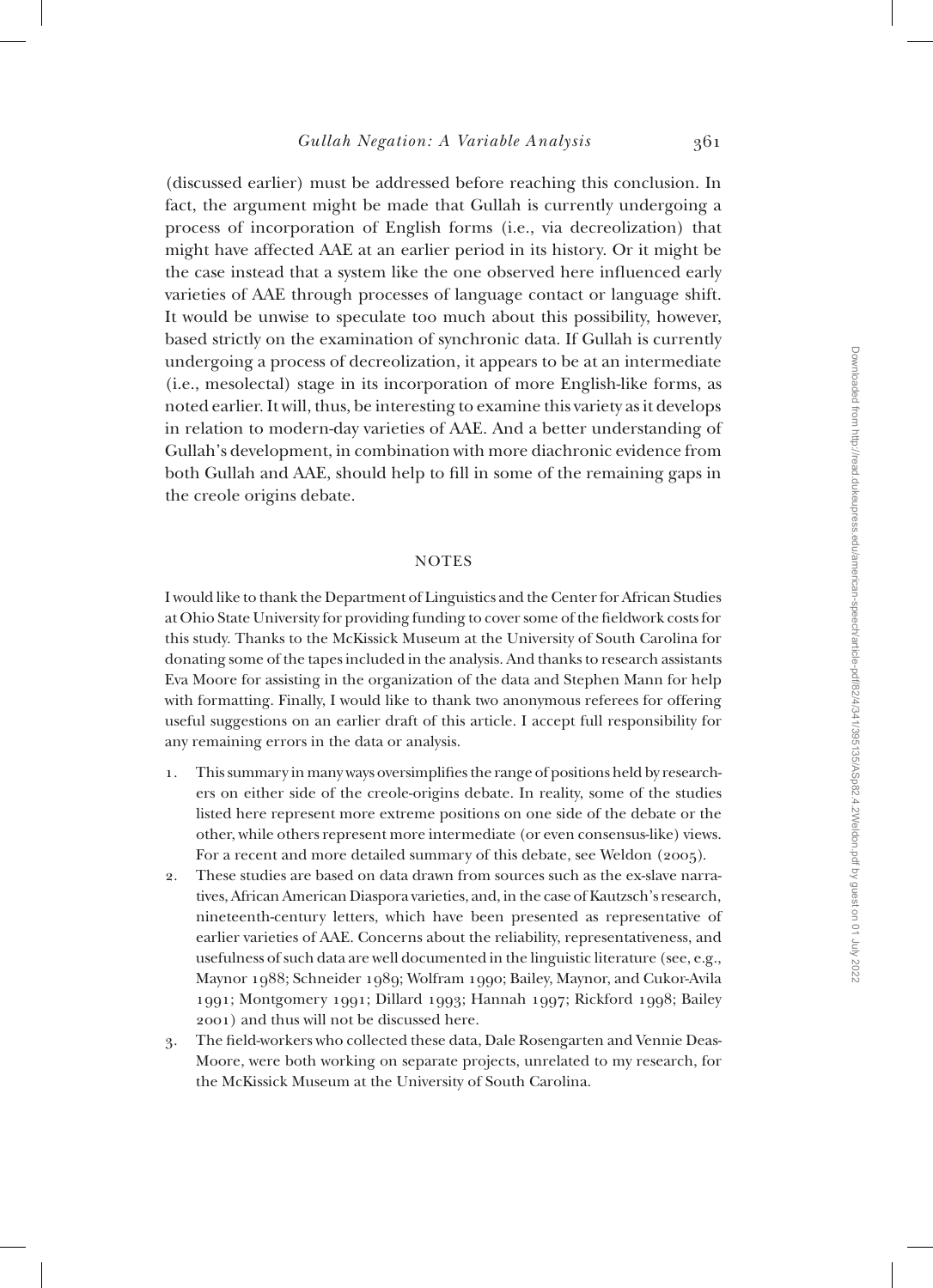- 4. The speakers included in this study were chosen through what Milroy (1987) refers to as JUDGMENT SAMPLING. In other words, the speakers were judged by me and other reliable sources in the community to be Gullah speakers. These determinations were made based on factors such as a person's degree of mobility, highest level of education, and access to other linguistic varieties, as well as the presence of identifiable Gullah features in his/her speech (e.g., past *been*, progressive *(d)a*, etc.). The speaker group was restricted to speakers aged 60 and above because they were deemed to be the most consistent Gullah speakers (i.e., the group least inclined to code-switch in the presence of outsiders).
- 5. See, however, Weldon (2005) for a discussion of the limitations of using contemporary data for the purpose of historical analysis.
- 6. Following previous research on copula variability, I use the term copula here as a cover term for both copular environments (i.e., nominal, locative, and adjectival) and auxiliary environments (i.e., *-ing* inflected verbs and future predicate *gon(na)*).
- 7. This pattern contrasts with that found in affirmative contexts, where *-'s* occurs with  $89\%$  frequency ( $N = 348$ ) and varies with the zero copula at 10% frequency  $(N=38)$  and with *is* at 1% frequency  $(N=4)$ . See Weldon (2003) for more on these affirmative constructions.
- 8. See Bailey (1966); Bickerton (1973, 1975); Sebba (1986); and Winford (1993) for fuller discussions on the multifunctionality of these predicates in creole languages.
- 9. Although the pronunciation of *duh* [də] in sentence (21) resembles that of the imperfective marker *da*, also used in Gullah, the context provided in (21) seems to require a punctual interpretation, which is inconsistent with the functions of imperfective *da.* The form in (21) is, therefore, spelled differently (i.e., as *duh*) to acknowledge this distinction.
- 10. Note that the use of the term *do*-support here is not intended to imply anything about the status of *ain't* at this stage.
- 11. According to one of the anonymous reviewers of this article, however, the VV/ CC pattern is sometimes favored in other creoles, e.g., with Haitian definite articles.
- 12. Whether such influence, if it exists, resulted from decreolization or language contact is, of course, not something that can be answered strictly on the basis of a synchronic analysis such as this one. However, data such as these, combined with diachronic evidence (both linguistic and sociodemographic), would certainly help to provide a fuller historical picture.
- 13. The seven tokens of *ain't* before V<sub>infl</sub> predicates are not included in the NEG Past count in the Weldon (1994) analysis.
- 14. Also unlike the AAE data, which show variation between the forms *got* and *gotta*, there are no tokens of *gotta* in the Gullah data, even in constructions in which the meaning 'have to' is intended, as in (61).
- 15. The term *Bajan* is a local term used to refer to Barbadian speech.
- 16. Mufwene (1993b, 114, n. 10) cites several possible sources for the  $\tilde{\varepsilon}nI/mI$ tags, the most obvious being the nonstandard English tags *ain't it* and *isn't it*,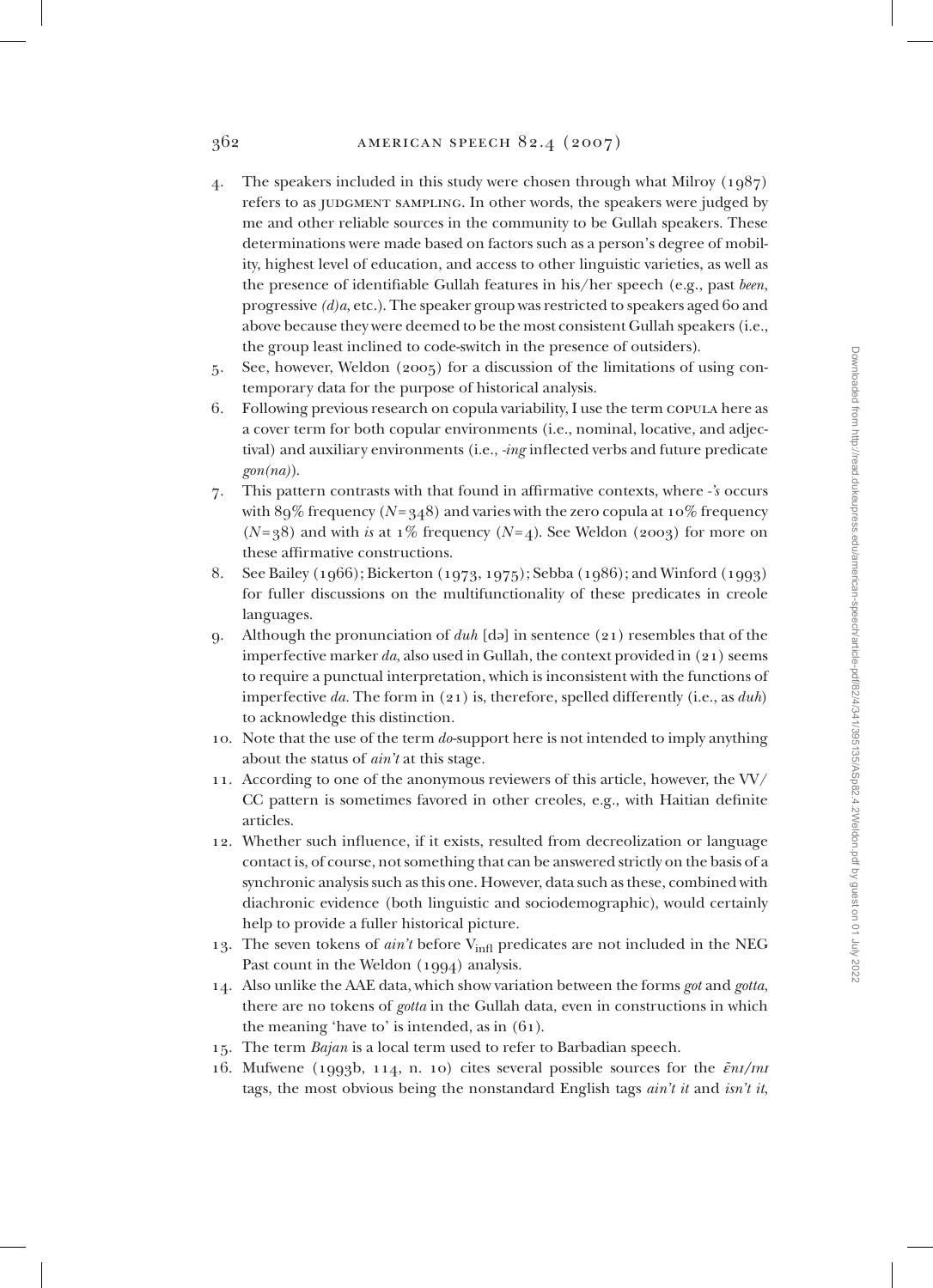respectively. Mufwene notes that "variation in the form of the tag, which may be considered purely phonological, seems random and has nothing to do with the form or identity of the verb in the preceding clause" (100). The *enty* tags found in this Gullah data set seem to represent the same constructions transcribed by Mufwene as E`*n*I*/*I*n*I*.*

## REFERENCES

- Bailey, Beryl Loftman. 1965. "Toward a New Perspective in Negro English Dialectology." *American Speech* 40: 171–77.
- ———. 1966. *Jamaican Creole Syntax: A Transformational Approach.* Cambridge: Cambridge Univ. Press.
- Bailey, Guy. 2001. "The Relationship between African American Vernacular English and White Vernaculars in the American South: A Sociocultural History and Some Phonological Evidence." In *Sociocultural and Historical Contexts of African American English*, ed. Sonja L. Lanehart, 53–92. Amsterdam: Benjamins.
- Bailey, Guy, Natalie Maynor, and Patricia Cukor-Avila, eds. 1991. *The Emergence of Black English: Text and Commentary.* Amsterdam: Benjamins.
- Baugh, John. 1980. "A Re-examination of the Black English Copula." In *Locating Language in Time and Space*, ed. William Labov, 83–106. New York: Academic Press.
- Bickerton, Derek. 1973. "The Nature of a Creole Continuum." *Language* 49: 640–69.
- ———. 1975. *Dynamics of a Creole System.* London: Cambridge Univ. Press.
- DeBose, Charles E. 1994. "A Note on *ain't* vs. *didn't* Negation in African American Vernacular." *Journal of Pidgin and Creole Languages* 9: 127–30.
- DeBose, Charles, and Nicholas G. Faraclas. 1993. "An Africanist Approach to the Linguistic Study of Black English: Getting to the Roots of the Tense-Aspect-Modality and Copula Systems in Afro-American." In Mufwene 1993a, 364–87.
- D'Eloia, Sarah G. 1973. "Issues in the Analysis of Nonstandard Negro English: A Review of J. L. Dillard's *Black English: Its History and Usage in the United States*." *Journal of English Linguistics* 7: 87–103.
- Dillard, J. L. 1972. *Black English: Its History and Usage in the United States.* New York: Random House.
- ———. 1993. "The Relative Value of the Ex-slave Narratives: A Discussion of Schnieder's Paper." In Mufwene 1993a, 222–31.
- Ewers, Traute. 1996. *The Origin of American Black English:* Be*-Forms in the Hoodoo Texts.* Berlin: Mouton de Gruyter.
- Fasold, Ralph W., and Walt Wolfram. 1970. "Some Linguistic Features of Negro Dialect." In *Teaching Standard English in the Inner City*, ed. Ralph W. Fasold and Roger W. Shuy, 41–86. Washington, D.C.: Center for Applied Linguistics.
- Hannah, Dawn. 1997. "Copula Absence in Samaná English: Implications for Research on the Linguistic History of African-American Vernacular English." *American Speech* 72: 339–72.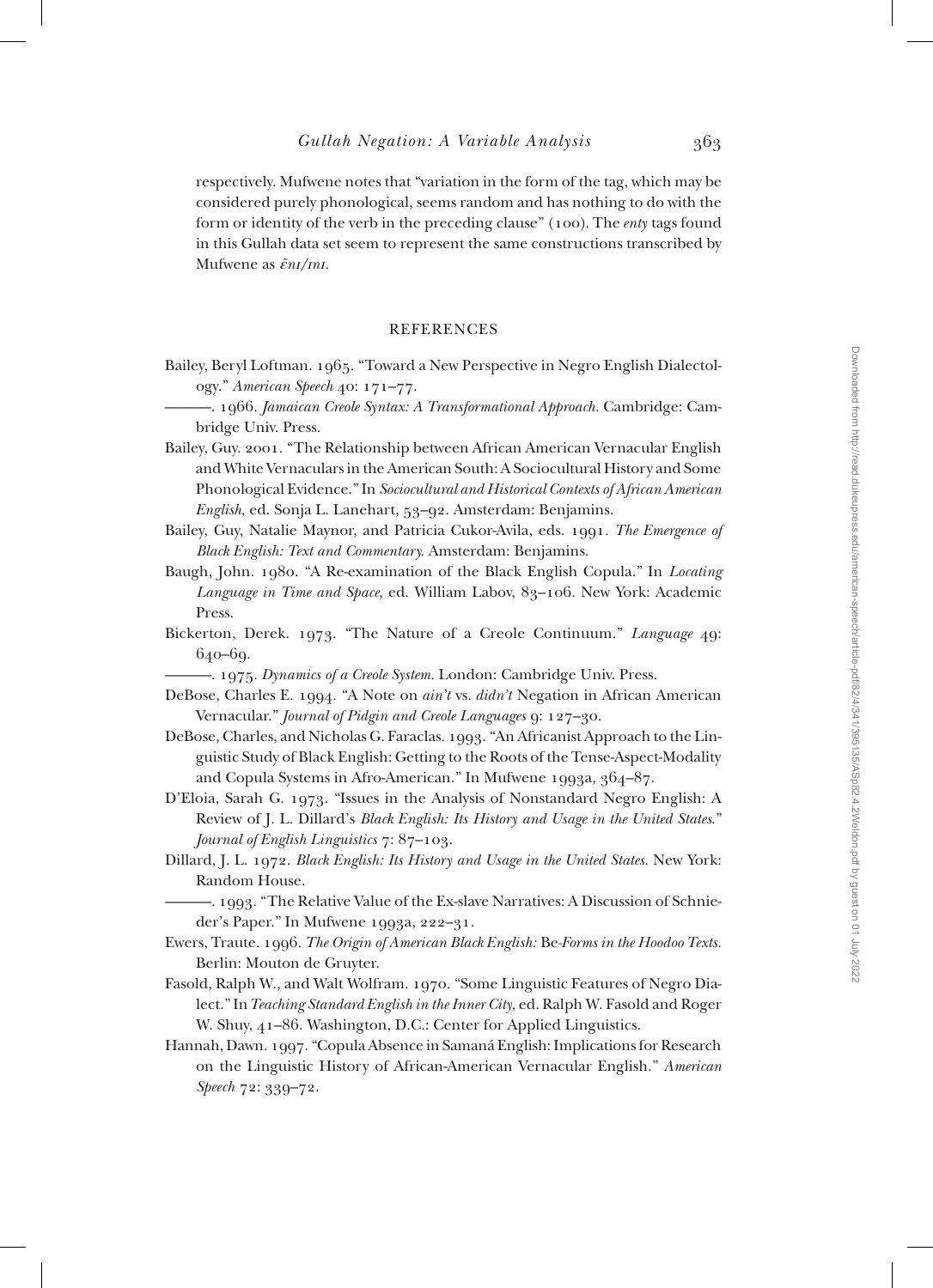- Holm, John. 1984. "Variability of the Copula in Black English and Its Creole Kin." *American Speech* 59: 291–309.
- Howe, Darin M. 1997. "Negation and the History of African American English." *Language Variation and Change* 9: 267–94.
- Howe, Darin M., and James A. Walker. 1999. "Negation and the Creole-Origins Hypothesis: Evidence from Early African American English." In Poplack, 109–40.
- Kautzsch, Alexander. 2000. "Liberian Letters and Virginian Narratives: Negation Patterns in Two New Sources of Earlier African American English." *American Speech* 75: 34–53.
	- ———. 2002. *The Historical Evolution of Earlier African American English: An Empirical Comparison of Early Sources.* Berlin: Mouton de Gruyter.
- Krapp, George Philip. 1924. "The English of the Negro." *American Mercury* 2: 190–95.
- Kurath, Hans. 1928. "The Origin of Dialectal Differences in Spoken American English." *Modern Philology* 25: 385–95.
- ———. 1949. *A Word Geography of the Eastern United States.* Ann Arbor: Univ. of Michigan Press.
- Labov, William. 1972a. *Language in the Inner City: Studies in the Black English Vernacular.* Philadelphia: Univ. of Pennsylvania Press.
- ———. 1972b. *Sociolinguistic Patterns.* Philadelphia: Univ. of Pennsylvania Press.
- ———. 1982. "Objectivity and Commitment in Linguistic Science: The Case of the Black English Trial in Ann Arbor." *Language in Society* 11: 165–201.
- ———. 1990. "The Intersection of Sex and Social Class in the Course of Linguistic Change." *Language Variation and Change* 2: 205–54.
- Maynor, Natalie. 1988. "Written Records of Spoken Language: How Reliable Are They?" In *Methods in Dialectology: Proceedings of the Sixth International Conference Held at the University College of North Wales, 3rd–7th August 1987*, ed. Alan R. Thomas, 109–20. Cleveland, U.K.: Multilingual Matters.
- McDavid, Raven I., Jr., and Virginia Glenn McDavid. 1951. "The Relationship of the Speech of American Negroes to the Speech of Whites." *American Speech* 26:  $3-17$ .
- Milroy, Lesley. 1987. *Language and Social Networks.* 2nd ed. Oxford: Blackwell.
- Montgomery, Michael. 1991. "The Linguistic Value of the Ex-slave Recordings." In Bailey, Maynor, and Cukor-Avila, 173–89.
- Mufwene, Salikoko S. 1983. "Observations on Time Reference in Jamaican and Guyanese Creoles." *English World-Wide* 4: 199–229.
- ———. 1993a. *Africanisms in Afro-American Language Varieties.* Athens: Univ. of Georgia Press.
	- ———. 1993b. "Scope of Negation and Focus in Gullah." In *Focus and Grammatical Relations in Creole Languages*, ed. Francis Byrne and Donald Winford, 95–116. Amsterdam: Benjamins.
	- ———. 1999. "Some Sociohistorical Inferences about the Development of African American English." In Poplack, 109–40.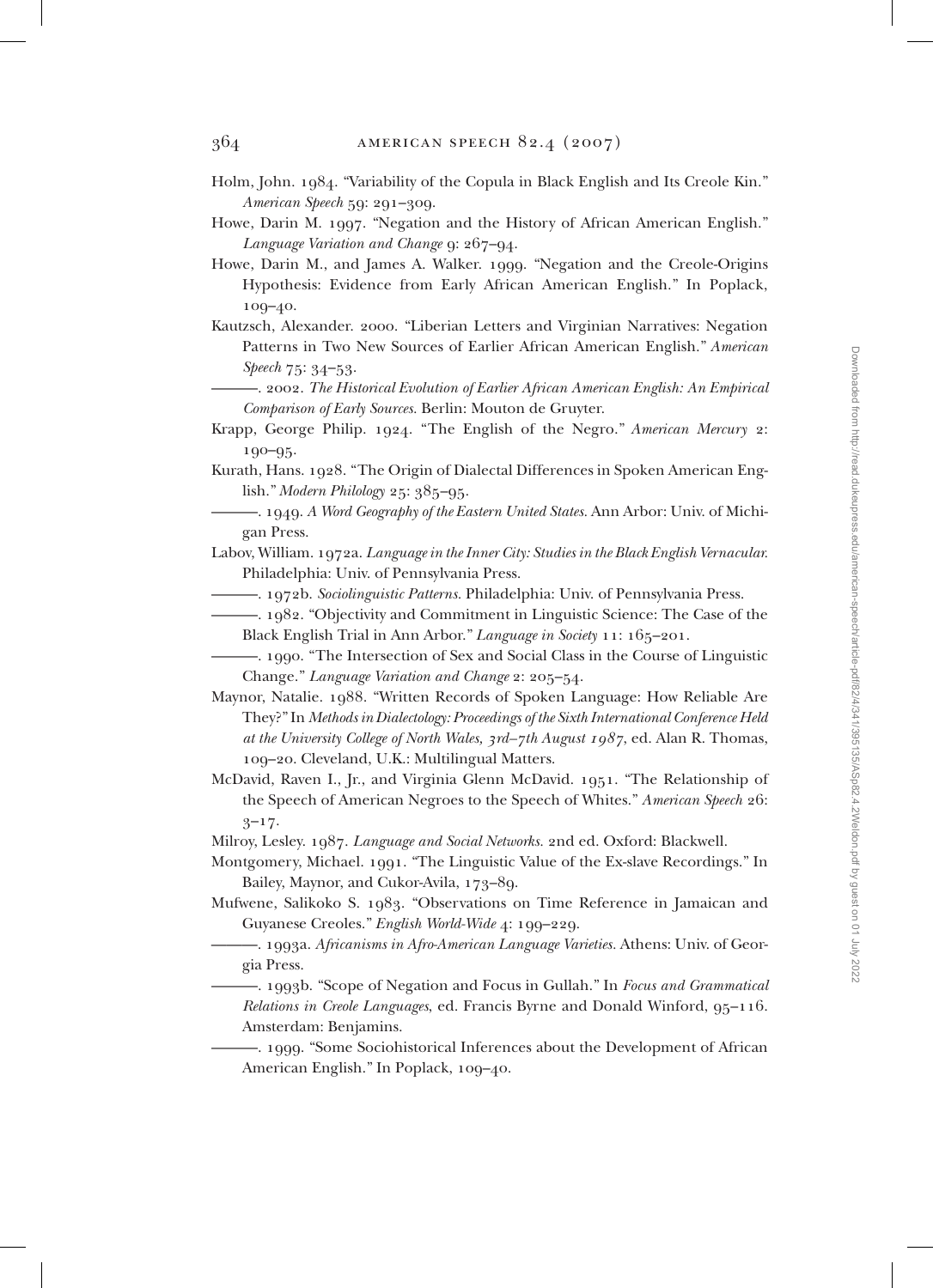Nichols, Patricia. 1976. "Linguistic Change in Gullah: Sex, Age, and Mobility." Ph.D. diss., Stanford Univ.

———. 1983. "Linguistic Options and Choices for Black Women in the Rural South." In *Language, Gender, and Society*, ed. Barrie Thorne, Cheris Kramarae, and Nancy Henley, 54–68. Rowley, Mass.: Newbury House.

- Poplack, Shana, ed. 1999. *The English History of African American English.* Malden, Mass.: Blackwell.
- Poplack, Shana, and David Sankoff. 1987. "The Philadelphia Story in the Spanish Caribbean." *American Speech* 62: 291–314.
- Poplack, Shana, and Sali Tagliamonte. 1989. "There's No Tense Like the Present: Verbal *-s* Inflection in Early Black English." *Language Variation and Change* 1: 47–84.
- ———. 1991. "African American English in the Diaspora: The Case of Old-Line Nova Scotians." *Language Variation and Change* 3: 301–39.

———. 1994. "*-S* or Nothing: Marking the Plural in the African-American Diaspora." *American Speech* 69: 227–59.

———. 2001. *African American English in the Diaspora.* Malden, Mass.: Blackwell.

- Rickford, John R. 1974. "The Insights of the Mesolect." In *Pidgins and Creoles: Current Trends and Prospects*, ed. David DeCamp and Ian F. Hancock, 92–117. Washington, D.C.: Georgetown Univ. Press.
- ———. 1977. "The Question of Prior Creolization in Black English." In *Pidgin and Creole Linguistics*, ed. Albert Valdman, 190–221. Bloomington: Indiana Univ. Press.
	- ———. 1987. *Dimensions of a Creole Continuum: History, Texts, and Linguistic Analysis of Guyanese Creole.* Stanford, Calif.: Stanford Univ. Press.
	- ———. 1997. "Prior Creolization of African-American Vernacular English? Sociohistorical and Textual Evidence from the 17th and 18th Centuries." *Journal of Sociolinguistics* 1: 315–36.
	- ———. 1998. "The Creole Origins of African-American Vernacular English: Evidence from Copula Absence." In *African-American English: Structure, History, and Use*, ed. Salikoko S. Mufwene, John R. Rickford, Guy Bailey, and John Baugh, 154–200. London: Routledge.
- Schneider, Edgar W. 1982. "On the History of Black English in the U.S.A.: Some New Evidence." *English World-Wide* 3: 18–46.
	- ———. 1989. *American Earlier Black English: Morphological and Syntactic Variables.* Tuscaloosa: Univ. of Alabama Press.
	- ———. 1993. "Africanisms in the Grammar of Afro-American English: Weighing the Evidence." In Mufwene 1993a, 192–208.
- Sebba, Mark. 1986. "Adjectives and Copula in Sranan Tongo." *Journal of Pidgin and Creole Languages* 1: 109–21.
- Stewart, William. 1967. "Sociolinguistic Factors in the History of American Negro Dialects." *Florida FL Reporter* 5.2: 11, 22, 24, 26, 28.
	- ———. 1968. "Continuity and Change in American Negro Dialects." *Florida FL Reporter* 6.1: 3–4, 14–16, 18.